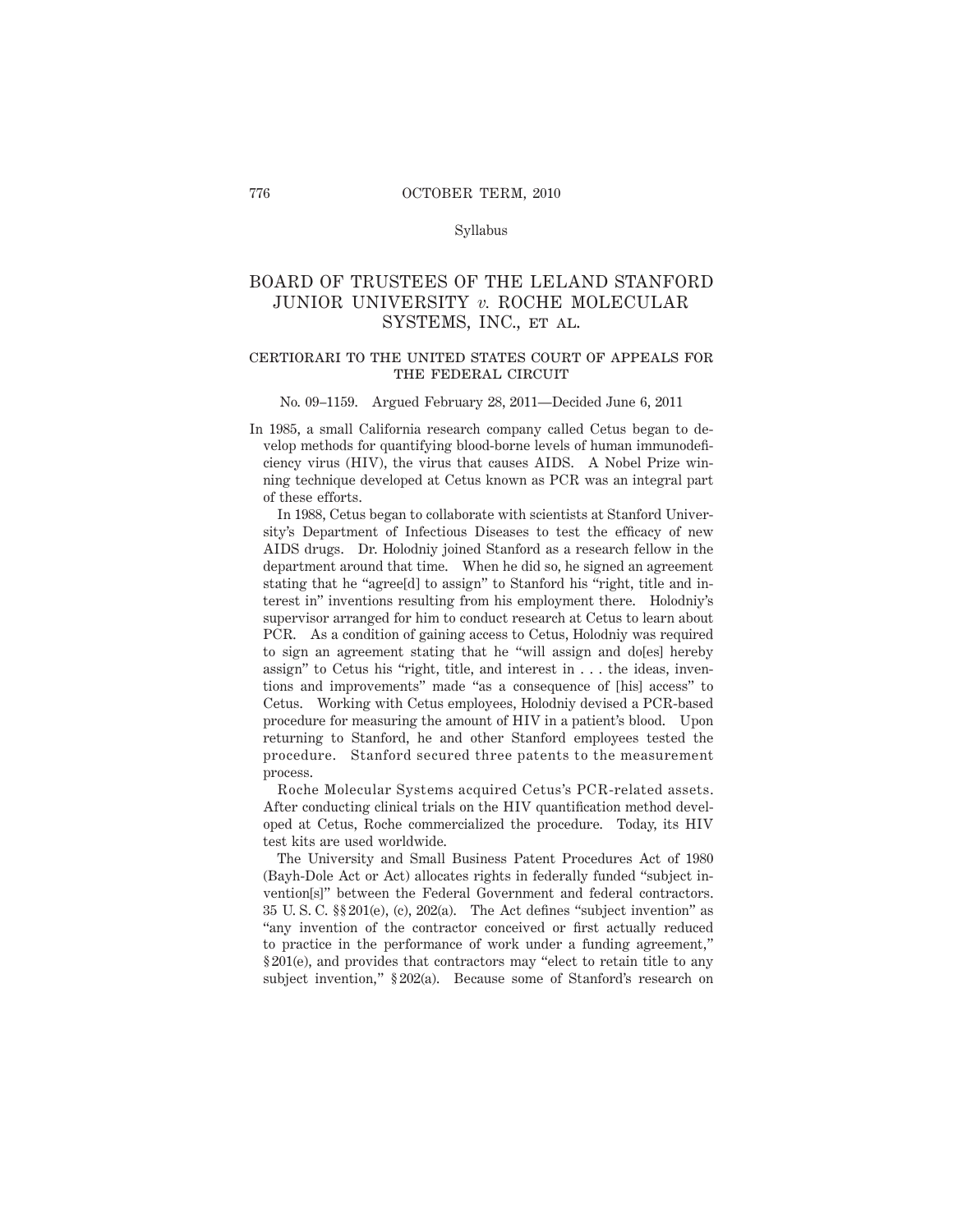#### Syllabus

the HIV measurement technique was funded by the National Institutes of Health (NIH), the Bayh-Dole Act applied. In accordance with the Act's requirements, Stanford notified NIH that it was electing to retain title to the invention and conferred on the Government a license to use the patented procedure.

Petitioner, the Board of Trustees of Stanford University, filed suit against respondents (Roche), claiming that their HIV test kits infringed Stanford's patents. Roche responded that Holodniy's agreement with Cetus gave it co-ownership of the procedure, and thus Stanford lacked standing to sue it for patent infringement. Stanford countered that Holodniy had no rights to assign because the University had superior rights under the Bayh-Dole Act. The District Court agreed with Stanford and held that under the Bayh-Dole Act, Holodniy had no rights to assign to Cetus. The Court of Appeals for the Federal Circuit disagreed, concluding that Holodniy's agreement with Cetus assigned his rights to Cetus, and thus to Roche. It also found that the Bayh-Dole Act did not automatically void an inventor's rights in federally funded inventions. Thus, the Act did not extinguish Roche's ownership interest in the invention, and Stanford was deprived of standing.

*Held:* The Bayh-Dole Act does not automatically vest title to federally funded inventions in federal contractors or authorize contractors to unilaterally take title to such inventions. Pp. 784–793.

(a) Since 1790, patent law has operated on the premise that rights in an invention belong to the inventor. See, *e. g., Gayler* v. *Wilder,* 10 How. 477, 493. In most cases, a patent may be issued only to an applying inventor, or—because an inventor's interest in his invention is assignable in law by an instrument in writing—an inventor's assignee. See *United States* v. *Dubilier Condenser Corp.,* 289 U. S. 178, 187. Absent an agreement to the contrary, an employer does not have rights in an invention "which is the original conception of the employee alone," *id.,* at 189; an inventor must expressly grant those rights to his employer, see *id.,* at 187. Pp. 784–786.

(b) Stanford and *amicus* United States contend that, when an invention is conceived or first reduced to practice with the support of federal funds, the Bayh-Dole Act vests title to those inventions in the inventor's employer—the federal contractor. Congress has in the past divested inventors of their rights in inventions by providing unambiguously that inventions created pursuant to certain specified federal contracts become the Government's property. Such unambiguous language is notably absent from the Bayh-Dole Act. Instead, the Act provides that contractors may "elect to retain title to any subject invention," § 202(a), defining a "subject invention" as "any invention of the contractor con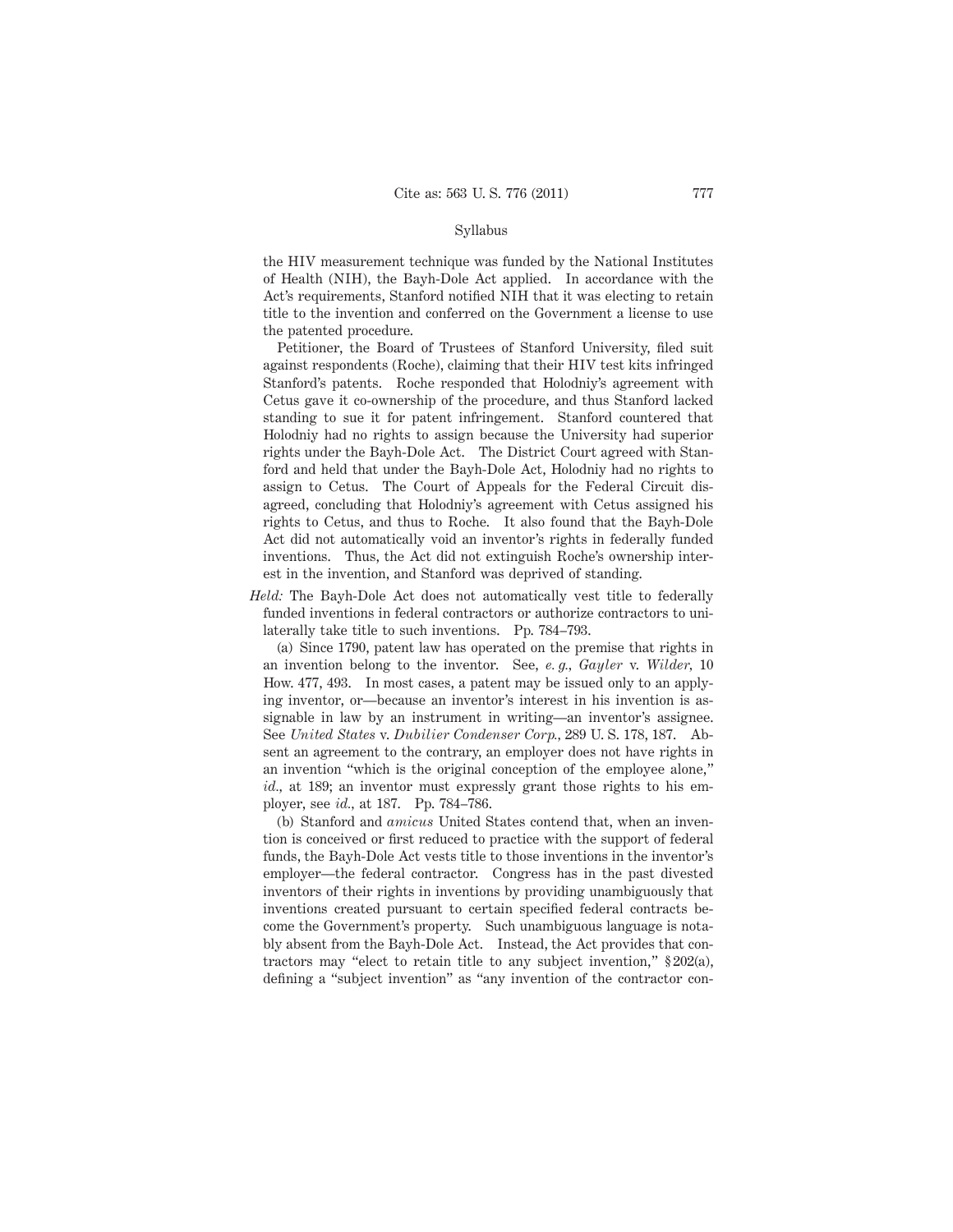## 778 BOARD OF TRUSTEES OF LELAND STANFORD JUNIOR UNIV. *v.* ROCHE MOLECULAR SYSTEMS, INC. Syllabus

ceived or first actually reduced to practice in the performance of work under a funding agreement," § 201(e).

Stanford contends that "invention of the contractor" means all inventions that a contractor's employees make with the aid of federal funds. That reading assumes that Congress subtly set aside two centuries of patent law in a statutory definition. This Court has rejected the idea that mere employment is sufficient to vest title to an employee's invention in the employer. Stanford's reading also renders the phrase "of the contractor" superfluous since the definition already covers inventions made under a funding agreement. Construing the phrase to refer instead to a particular category of inventions conceived or reduced to practice under a funding agreement—inventions "of the contractor," that is, those owned by or belonging to the contractor—makes the phrase meaningful in the statutory definition. And "invention owned by the contractor" or "invention belonging to the contractor" are natural readings of the phrase "invention of the contractor."

Section 202(a), which states that contractors may "elect to retain title," confirms that the Act does not *vest* title. Stanford reaches the opposite conclusion, but only because it reads "retain" to mean "acquire" and "receive." That is certainly not the common meaning of "retain," which is "to hold or continue to hold in possession or use." You cannot retain something unless you already have it. And § 210(a)—which provides that the Act "take[s] precedence over any other Act which would require a disposition of rights in subject inventions . . . that is inconsistent with" the Act—does not displace the basic principle that an inventor owns the rights to his invention. Only when an invention belongs to the contractor does the Bayh-Dole Act come into play. The Act's disposition of rights does nothing more than clarify the order of priority of rights between the Federal Government and a federal contractor in a federally funded invention that already belongs to the contractor.

The Act's isolated provisions dealing with inventors' rights in subject inventions are consistent with the Court's construction of the Act. See § 202(d). That construction is also bolstered by the Act's limited procedural protections, which expressly give contractors the right to challenge a Government-imposed impediment to retaining title to a subject invention, § 202(b)(3), but do not provide similar protection for inventor and third-party rights.

Stanford's contrary construction would permit title to an employee's inventions to vest in the University even if the invention was conceived before the inventor became an employee, so long as the invention's reduction to practice was supported by federal funding. It also suggests that the school would obtain title were even one dollar of federal funding applied toward an invention's conception or reduction to practice. It would be noteworthy enough for Congress to supplant one of the funda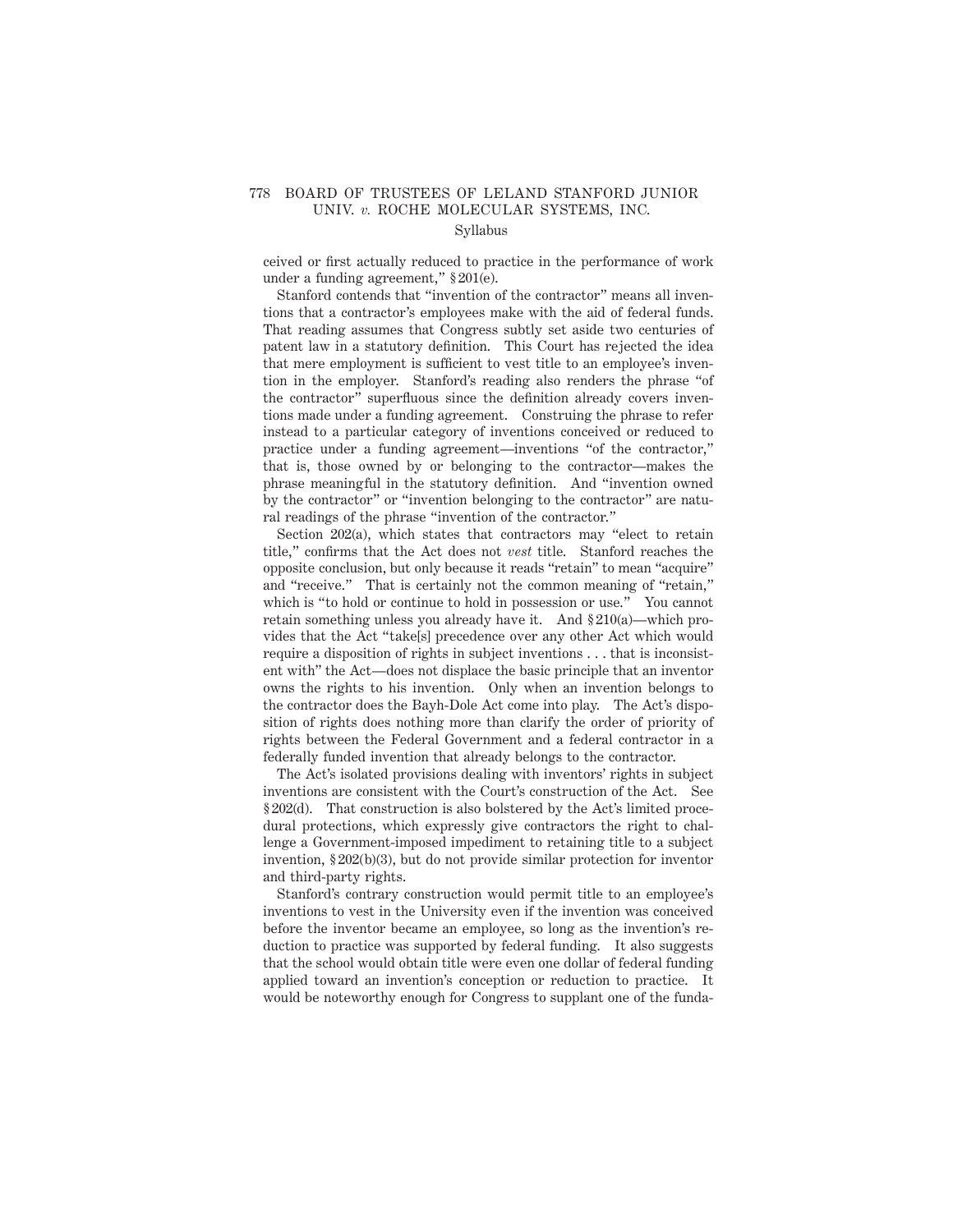#### Syllabus

mental precepts of patent law and deprive inventors of rights in their own inventions. To do so under such unusual terms would be truly surprising. Had Congress intended such a sea change in intellectual property rights it would have said so clearly—not obliquely through an ambiguous definition of "subject invention" and an idiosyncratic use of the word "retain."

The Court's construction of the Act is also reflected in the common practice of contractors, who generally obtain assignments from their employees, and of agencies that fund federal contractors, who typically expect those contractors to obtain assignments. With effective assignments, federally funded inventions become "subject inventions" and the Act as a practical matter works pretty much the way Stanford says it should. The only significant difference is that it does so without violence to the basic patent law principle that inventors own their inventions. Pp. 786–793.

583 F. 3d 832, affirmed.

ROBERTS, C. J., delivered the opinion of the Court, in which SCALIA, Kennedy, Thomas, Alito, Sotomayor, and Kagan, JJ., joined. Sotomayor, J., filed a concurring opinion, *post,* p. 794. Breyer, J., filed a dissenting opinion, in which Ginsburg, J., joined, *post,* p. 794.

*Donald B. Ayer* argued the cause for petitioner. With him on the briefs were *Lawrence D. Rosenberg, Christian G. Vergonis, Jennifer L. Swize, Pamela S. Karlan, Ricardo Rodriguez, Stephen C. Neal, Lori R. E. Ploeger, Michelle S. Rhyu, Benjamin G. Damstedt, Debra L. Zumwalt,* and *Patrick H. Dunkley.*

*Deputy Solicitor General Stewart* argued the cause for the United States as *amicus curiae* urging reversal. With him on the brief were *Acting Solicitor General Katyal, Assistant Attorney General West, Deputy Assistant Attorney General Brinkmann, Nicole A. Saharsky,* and *Teal Luthy Miller.*

*Mark C. Fleming* argued the cause for respondents. With him on the brief were *Adrian M. Pruetz, Brian C. Cannon,* and *Paul R. Q. Wolfson.*\*

<sup>\*</sup>Briefs of *amici curiae* urging reversal were filed for BayhDole25, Inc., by *Douglas D. Salyers, Jeffrey C. Morgan,* and *Susan Finston;* for the National Venture Capital Association by *Sri Srinivasan;* and for Alexan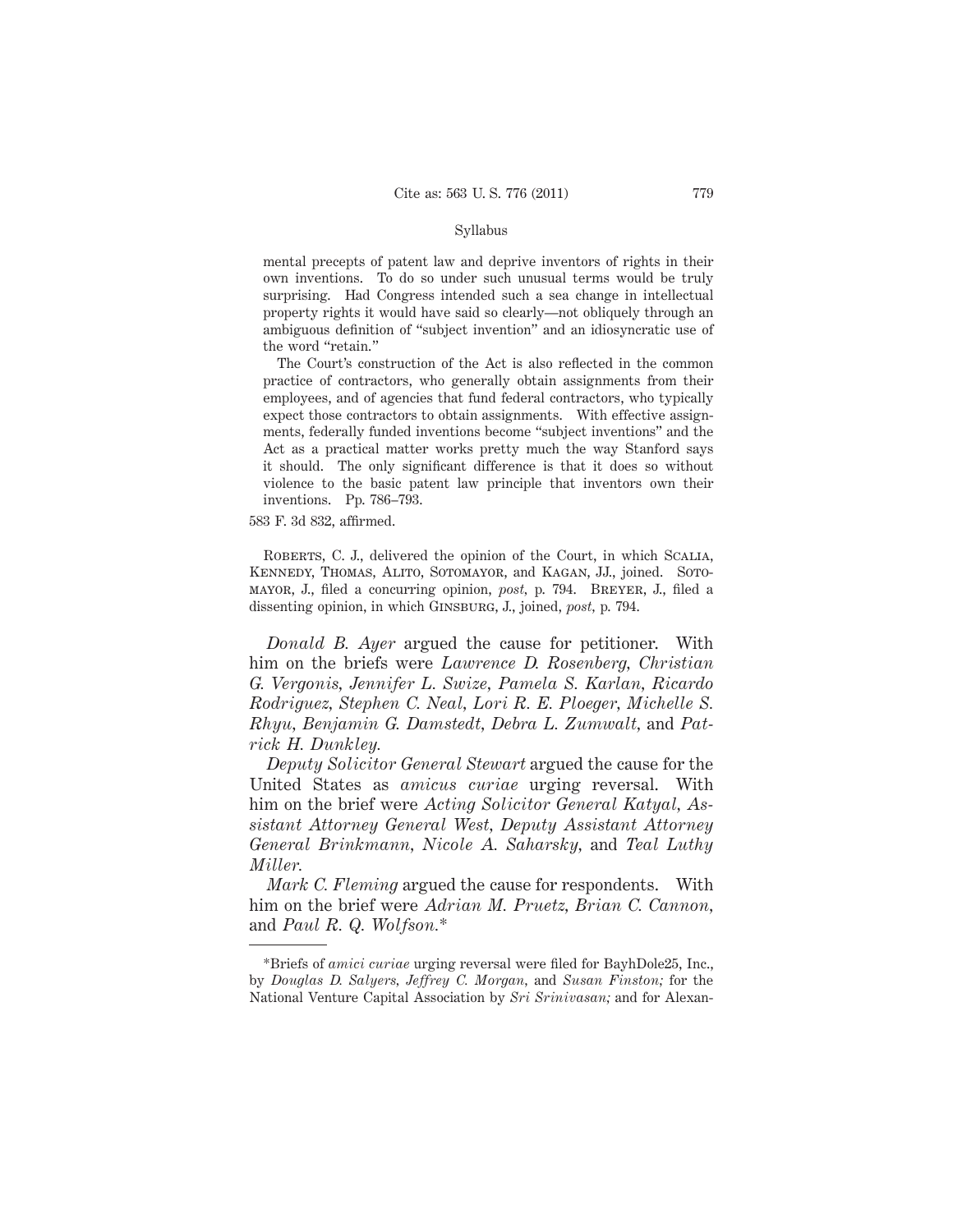CHIEF JUSTICE ROBERTS delivered the opinion of the Court.

Since 1790, the patent law has operated on the premise that rights in an invention belong to the inventor. The question here is whether the University and Small Business Patent Procedures Act of 1980—commonly referred to as the Bayh-Dole Act—displaces that norm and automatically vests title to federally funded inventions in federal contractors. We hold that it does not.

I

## A

In 1985, a small California research company called Cetus began to develop methods for quantifying blood-borne levels of human immunodeficiency virus (HIV), the virus that causes AIDS. A Nobel Prize winning technique developed at Cetus—polymerase chain reaction, or PCR—was an integral part of these efforts. PCR allows billions of copies of DNA sequences to be made from a small initial blood sample.

In 1988, Cetus began to collaborate with scientists at Stanford University's Department of Infectious Diseases to test

der M. Shukh by *Constantine John Gekas.* Briefs of *amici curiae* urging vacation were filed for the Association of American Universities et al. by *Douglas Hallward-Driemeier* and *James R. Myers;* and for John P. Sutton by *Mr. Sutton, pro se.*

Briefs of *amici curiae* urging affirmance were filed for the American Association of University Professors et al. by *David P. Swenson;* for the Biotechnology Industry Organization by *Carter G. Phillips, Jeffrey P. Kushan,* and *Rachel H. Townsend;* for Intel Corp. et al. by *Theodore B. Olson, Matthew D. McGill, William G. Jenks, Tina Chappell, Philip S. Johnson, Robert A. Armitage,* and *Alan Hammond;* and for the Pharmaceutical Research and Manufacturers of America by *Robert A. Long, Jr.,* and *Alan Pemberton.*

Briefs of *amici curiae* were filed for the American Intellectual Property Law Association by *David W. Hill;* for the Intellectual Property Owners Association by *George L. Graff, Victoria A. Cundiff, Douglas K. Norman,* and *Kevin H. Rhodes;* and for Birch Bayh by *William D. Coston, John F. Cooney,* and *Michael A. Gollin.*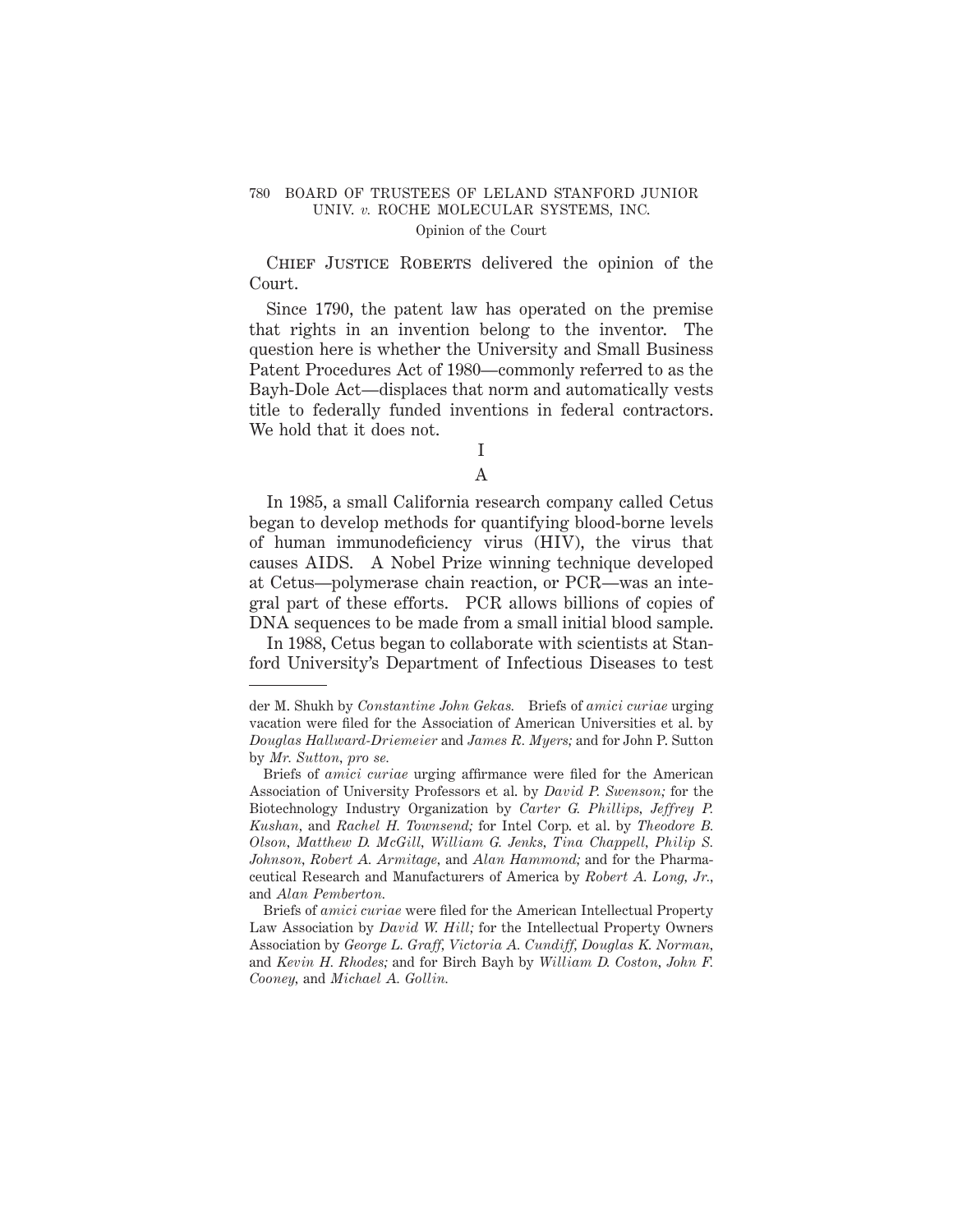the efficacy of new AIDS drugs. Dr. Mark Holodniy joined Stanford as a research fellow in the department around that time. When he did so, he signed a Copyright and Patent Agreement (CPA) stating that he "agree[d] to assign" to Stanford his "right, title and interest in" inventions resulting from his employment at the University. App. to Pet. for Cert. 118a–119a.

At Stanford Holodniy undertook to develop an improved method for quantifying HIV levels in patient blood samples, using PCR. Because Holodniy was largely unfamiliar with PCR, his supervisor arranged for him to conduct research at Cetus. As a condition of gaining access to Cetus, Holodniy signed a Visitor's Confidentiality Agreement (VCA). That agreement stated that Holodniy "will assign and do[es] hereby assign" to Cetus his "right, title, and interest in each of the ideas, inventions and improvements" made "as a consequence of [his] access" to Cetus. *Id.,* at 122a–124a.

For the next nine months, Holodniy conducted research at Cetus. Working with Cetus employees, Holodniy devised a PCR-based procedure for calculating the amount of HIV in a patient's blood. That technique allowed doctors to determine whether a patient was benefiting from HIV therapy.

Holodniy then returned to Stanford where he and other University employees tested the HIV measurement technique. Over the next few years, Stanford obtained written assignments of rights from the Stanford employees involved in refinement of the technique, including Holodniy, and filed several patent applications related to the procedure. Stanford secured three patents to the HIV measurement process.

In 1991, Roche Molecular Systems, a company that specializes in diagnostic blood screening, acquired Cetus's PCRrelated assets, including all rights Cetus had obtained through agreements like the VCA signed by Holodniy. After conducting clinical trials on the HIV quantification method developed at Cetus, Roche commercialized the proce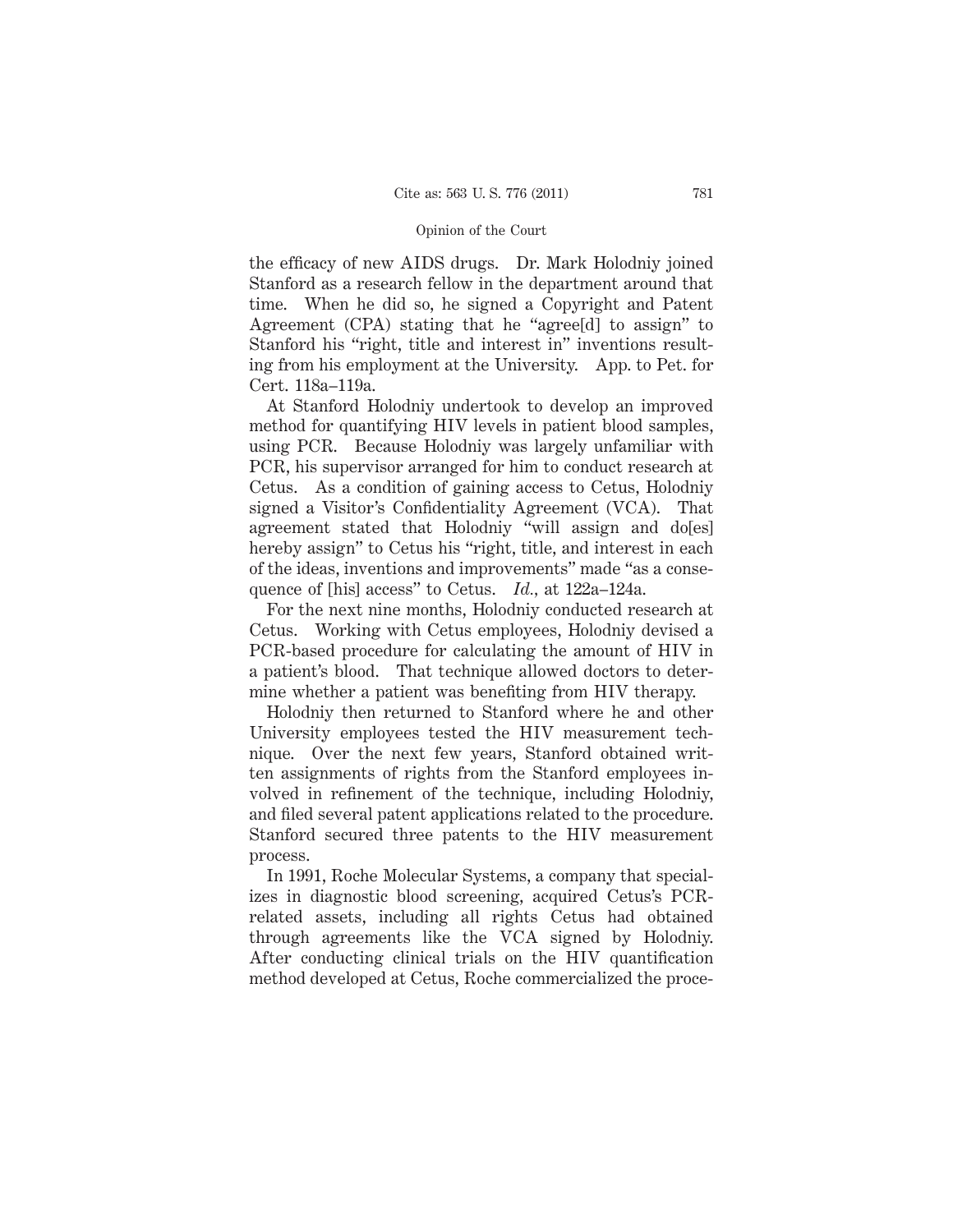# 782 BOARD OF TRUSTEES OF LELAND STANFORD JUNIOR UNIV. *v.* ROCHE MOLECULAR SYSTEMS, INC.

## Opinion of the Court

dure. Today, Roche's HIV test "kits are used in hospitals and AIDS clinics worldwide." Brief for Respondents 10–11.

## B

In 1980, Congress passed the Bayh-Dole Act to "promote the utilization of inventions arising from federally supported research," "promote collaboration between commercial concerns and nonprofit organizations," and "ensure that the Government obtains sufficient rights in federally supported inventions." 35 U. S. C. § 200. To achieve these aims, the Act allocates rights in federally funded "subject invention[s]" between the Federal Government and federal contractors ("any person, small business firm, or nonprofit organization that is a party to a funding agreement").  $\S 201(e)$ , (c), 202(a). The Act defines "subject invention" as "any invention of the contractor conceived or first actually reduced to practice in the performance of work under a funding agreement." § 201(e).

The Bayh-Dole Act provides that contractors may "elect to retain title to any subject invention."  $\S 202(a)$ . To be able to retain title, a contractor must fulfill a number of obligations imposed by the statute. The contractor must "disclose each subject invention to the [relevant] Federal agency within a reasonable time"; it must "make a written election within two years after disclosure" stating that the contractor opts to retain title to the invention; and the contractor must "file a patent application prior to any statutory bar date." §§ 202(c)(1)–(3). The "Federal Government may receive title" to a subject invention if a contractor fails to comply with any of these obligations. *Ibid.*

The Government has several rights in federally funded subject inventions under the Bayh-Dole Act. The agency that granted the federal funds receives from the contractor "a nonexclusive, nontransferrable, irrevocable, paid-up license to practice  $\ldots$  [the] subject invention." § 202(c)(4). The agency also possesses "[m]arch-in rights," which permit the agency to grant a license to a responsible third party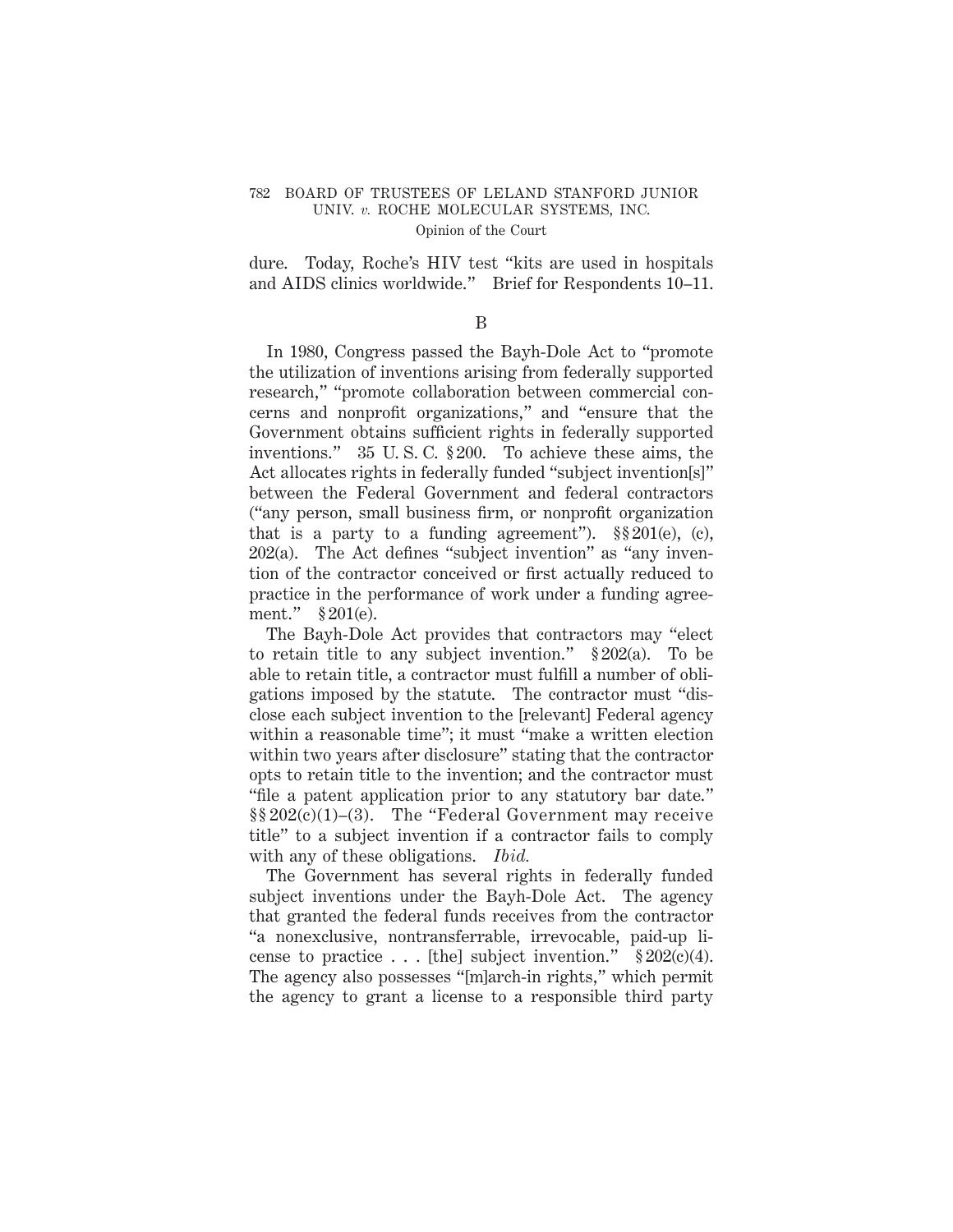under certain circumstances, such as when the contractor fails to take "effective steps to achieve practical application" of the invention. § 203. The Act further provides that when the contractor does not elect to retain title to a subject invention, the Government "may consider and after consultation with the contractor grant requests for retention of rights by the inventor."  $§ 202(d)$ .

Some of Stanford's research related to the HIV measurement technique was funded by the National Institutes of Health (NIH), thereby subjecting the invention to the Bayh-Dole Act. Accordingly, Stanford disclosed the invention, conferred on the Government a nonexclusive, nontransferable, paid-up license to use the patented procedure, and formally notified NIH that it elected to retain title to the invention.

 $\overline{C}$ 

In 2005, the Board of Trustees of Stanford University filed suit against Roche Molecular Systems, Inc., Roche Diagnostics Corporation, and Roche Diagnostics Operations, Inc. (collectively Roche), contending that Roche's HIV test kits infringed Stanford's patents. As relevant here, Roche responded by asserting that it was a co-owner of the HIV quantification procedure, based on Holodniy's assignment of his rights in the VCA. As a result, Roche argued, Stanford lacked standing to sue it for patent infringement. 487 F. Supp. 2d 1099, 1111, 1115 (ND Cal. 2007). Stanford claimed that Holodniy had no rights to assign because the University's HIV research was federally funded, giving the school superior rights in the invention under the Bayh-Dole Act. *Ibid.*<sup>1</sup>

The District Court held that the "VCA effectively assigned any rights that Holodniy had in the patented inven-

<sup>1</sup> Roche submitted a host of other claims to the District Court, including that it had "shop rights" to the patents and was entitled to a license to use the patents. See 583 F. 3d 832, 838 (CA Fed. 2009). None of those claims is now before us; we deal only with Roche's claim to co-ownership to rebut Stanford's standing to bring an infringement action.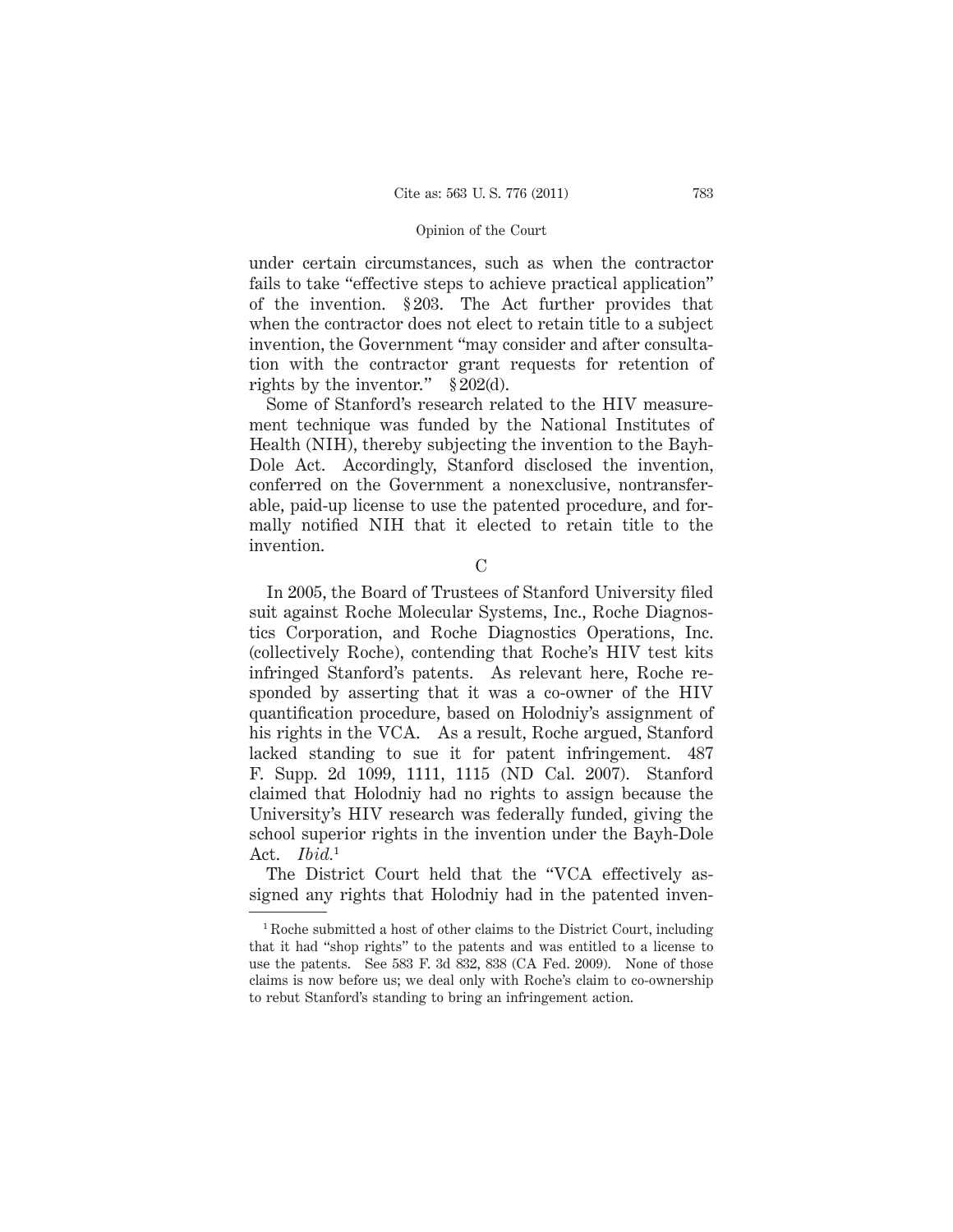tion to Cetus," and thus to Roche. *Id.,* at 1117. But because of the operation of the Bayh-Dole Act, "Holodniy had no interest to assign." *Id.,* at 1117, 1119. The court concluded that the Bayh-Dole Act "provides that the individual inventor may obtain title" to a federally funded invention "only after the government and the contracting party have declined to do so." *Id.,* at 1118.

The Court of Appeals for the Federal Circuit disagreed. First, the court concluded that Holodniy's initial agreement with Stanford in the CPA constituted a mere promise to assign rights in the future, unlike Holodniy's agreement with Cetus in the VCA, which itself assigned Holodniy's rights in the invention to Cetus. See 583 F. 3d 832, 841–842 (2009). Therefore, as a matter of contract law, Cetus obtained Holodniy's rights in the HIV quantification technique through the VCA.2 Next, the court explained that the Bayh-Dole Act "does not automatically void ab initio the inventors' rights in government-funded inventions" and that the "statutory scheme did not automatically void the patent rights that Cetus received from Holodniy." *Id.,* at 844–845. The court held that "Roche possesse[d] an ownership interest in the patents-in-suit" that was not extinguished by the Bayh-Dole Act, "depriv[ing] Stanford of standing." *Id.,* at 836–837. The Court of Appeals then remanded the case with instructions to dismiss Stanford's infringement claim. *Id.,* at 849. We granted certiorari. 562 U. S. 1001 (2010).

II

## A

Congress has the authority "[t]o promote the Progress of Science and useful Arts, by securing . . . to Authors and

<sup>2</sup> Because the Federal Circuit's interpretation of the relevant assignment agreements is not an issue on which we granted certiorari, we have no occasion to pass on the validity of the lower court's construction of those agreements.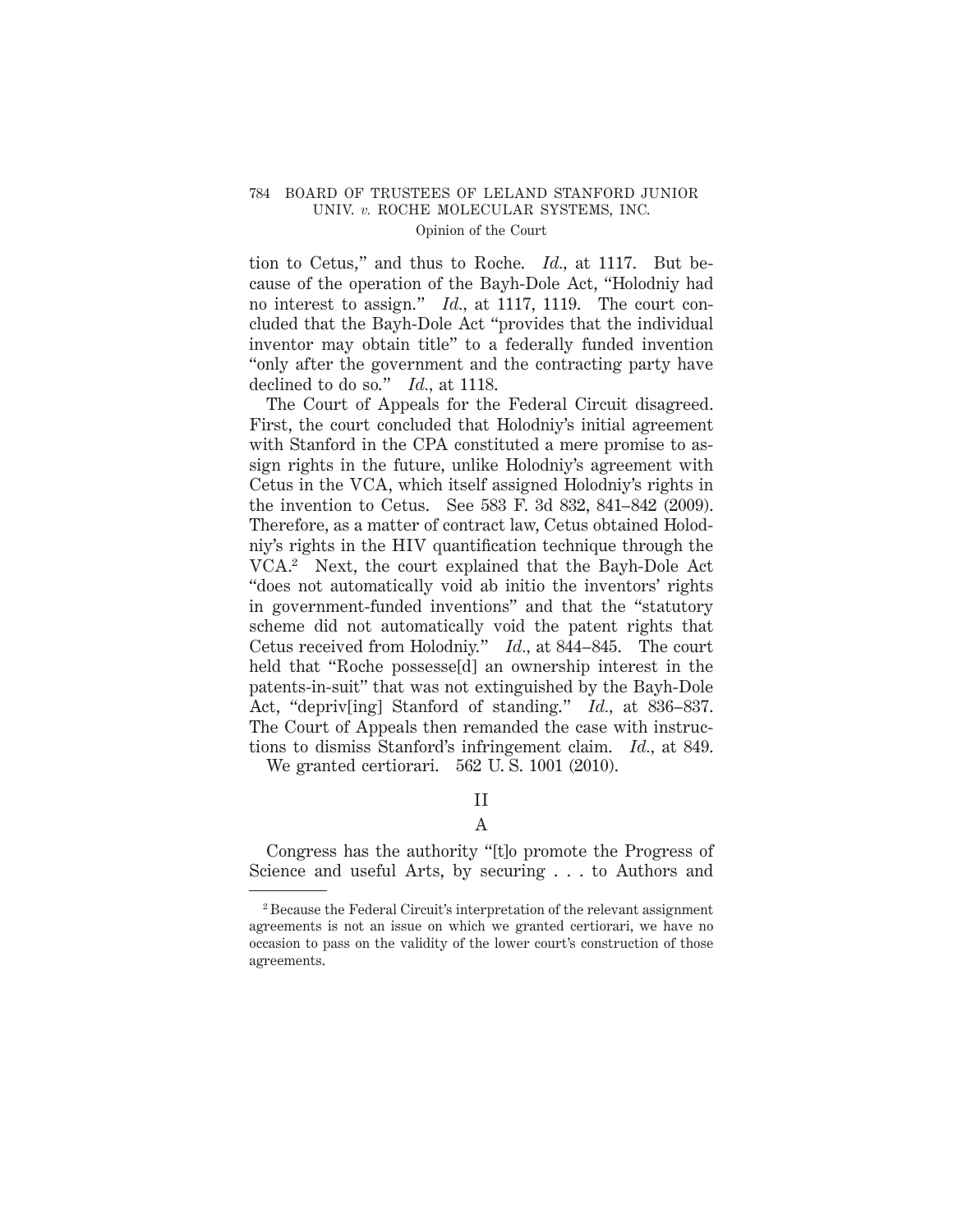Inventors the exclusive Right to their respective Writings and Discoveries." U. S. Const., Art. I, § 8, cl. 8. The First Congress put that power to use by enacting the Patent Act of 1790. That Act provided "[t]hat upon the petition of any person or persons . . . setting forth, that he, she, or they, hath or have invented or discovered" an invention, a patent could be granted to "such petitioner or petitioners" or "their heirs, administrators or assigns." Act of Apr. 10, 1790, §1, 1 Stat. 109–110. Under that law, the first patent was granted in 1790 to Samuel Hopkins, who had devised an improved method for making potash, America's first industrial chemical. U.S. Patent No. X1 (issued July 31, 1790).<sup>3</sup>

Although much in intellectual property law has changed in the 220 years since the first Patent Act, the basic idea that inventors have the right to patent their inventions has not. Under the law in its current form, "[w]hoever invents or discovers any new and useful process, machine, manufacture, or composition of matter . . . may obtain a patent therefor." 35 U. S. C. § 101. The inventor must attest that "he believes himself to be the original and first inventor of the [invention] for which he solicits a patent." § 115. In most cases, a patent may be issued only to an applying inventor, or—because an inventor's interest in his invention is "assignable in law by an instrument in writing"—an inventor's assignee. §§ 151, 152, 261.

Our precedents confirm the general rule that rights in an invention belong to the inventor. See, *e. g., Gayler* v. *Wilder,* 10 How. 477, 493 (1851) ("the discoverer of a new and useful improvement is vested by law with an inchoate right to its exclusive use, which he may perfect and make absolute by proceeding in the manner which the law requires"); *Solo-*

<sup>3</sup> The patent was signed by President George Washington, Secretary of State Thomas Jefferson, and Attorney General Edmund Randolph. See Maxey, Samuel Hopkins, The Holder of the First U. S. Patent: A Study of Failure, 122 Pa. Magazine of Hist. and Biography 3, 6 (1998).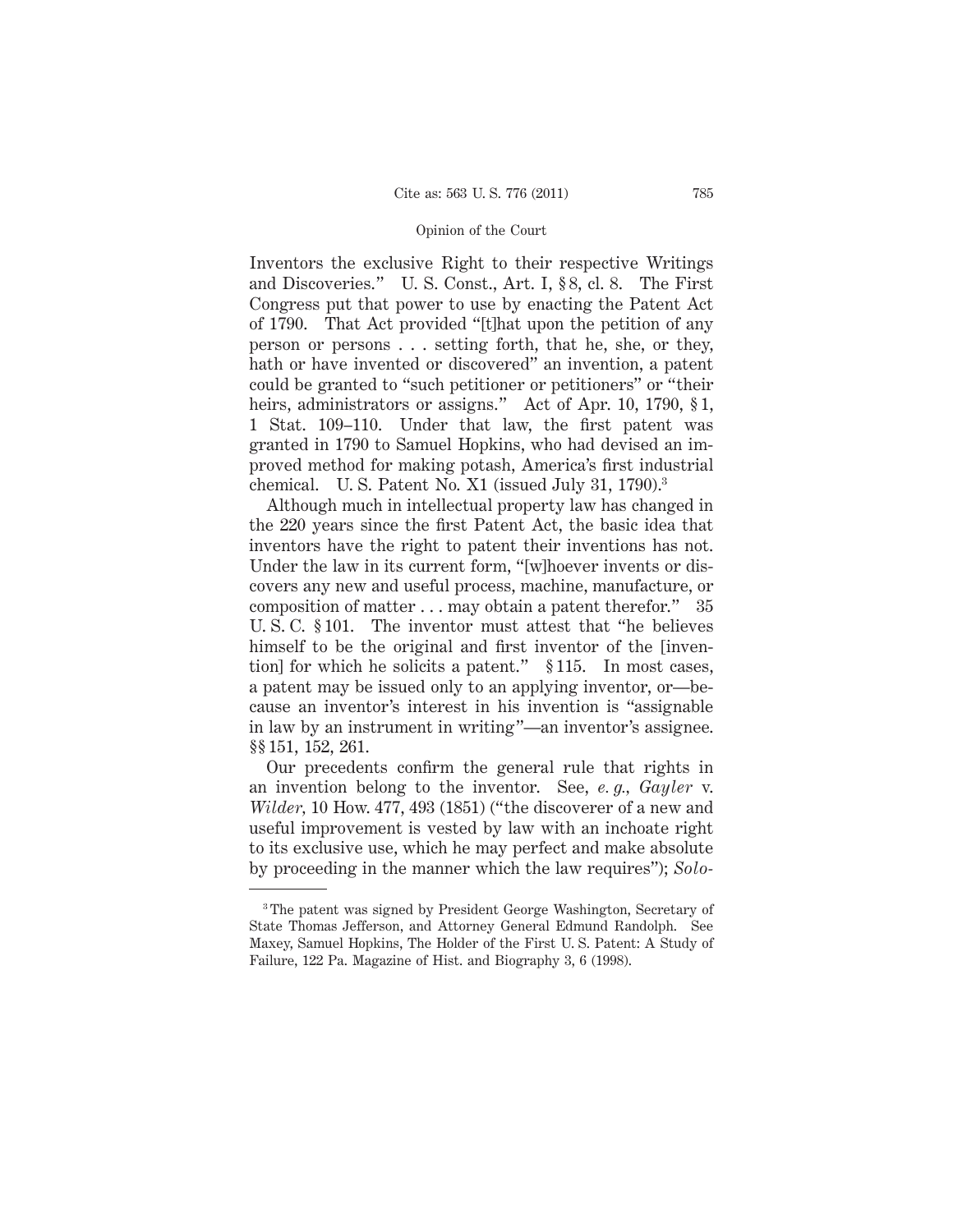*mons* v. *United States,* 137 U. S. 342, 346 (1890) ("whatever invention [an inventor] may thus conceive and perfect is his individual property"); *United States* v. *Dubilier Condenser Corp.,* 289 U. S. 178, 188 (1933) (an inventor owns "the product of [his] original thought"). The treatises are to the same effect. See, *e. g.,* 8 D. Chisum, Patents § 22.01, p. 22–2 (2011) ("The presumptive owner of the property right in a patentable invention is the single human inventor").

It is equally well established that an inventor can assign his rights in an invention to a third party. See *Dubilier Condenser Corp., supra,* at 187 ("A patent is property and title to it can pass only by assignment"); 8 Chisum, *supra,* § 22.01, at 22–2 ("The inventor . . . [may] transfer ownership interests by written assignment to anyone"). Thus, although others may acquire an interest in an invention, any such interest—as a general rule—must trace back to the inventor.

In accordance with these principles, we have recognized that unless there is an agreement to the contrary, an employer does not have rights in an invention "which is the original conception of the employee alone." *Dubilier Condenser Corp.,* 289 U. S., at 189. Such an invention "remains the property of him who conceived it." *Ibid.* In most circumstances, an inventor must expressly grant his rights in an invention to his employer if the employer is to obtain those rights. See *id.,* at 187 ("The respective rights and obligations of employer and employee, touching an invention conceived by the latter, spring from the contract of employment").

## B

Stanford and the United States as *amicus curiae* contend that the Bayh-Dole Act reorders the normal priority of rights in an invention when the invention is conceived or first reduced to practice with the support of federal funds. In their view, the Act moves inventors from the front of the line to the back by vesting title to federally funded inventions in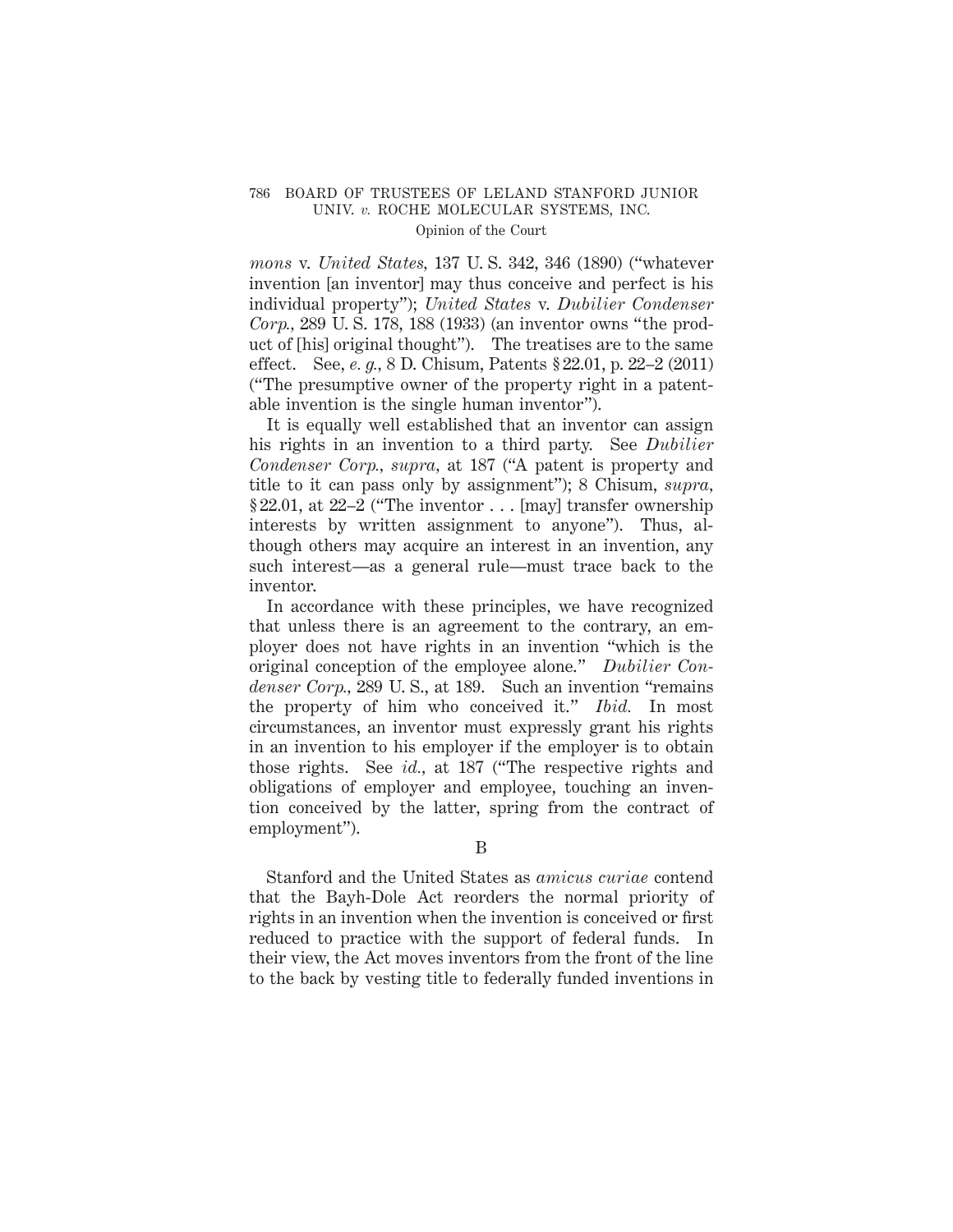the inventor's employer—the federal contractor. See Brief for Petitioner 26–27; Brief for United States as *Amicus Curiae* 6.

Congress has in the past divested inventors of their rights in inventions by providing unambiguously that inventions created pursuant to specified federal contracts become the property of the United States. For example, with respect to certain contracts dealing with nuclear material and atomic energy, Congress provided that title to such inventions "shall be vested in, and be the property of, the [Atomic Energy] Commission." 42 U. S. C. § 2182. Congress has also enacted laws requiring that title to certain inventions made pursuant to contracts with the National Aeronautics and Space Administration "shall be the exclusive property of the United States," Pub. L. 111–314, § 3, 124 Stat. 3339, 51 U. S. C. § 20135(b)(1), and that title to certain inventions under contracts with the Department of Energy "shall vest in the United States," 42 U. S. C. § 5908.

Such language is notably absent from the Bayh-Dole Act. Nowhere in the Act is title expressly vested in contractors or anyone else; nowhere in the Act are inventors expressly deprived of their interest in federally funded inventions. Instead, the Act provides that contractors may "elect to retain title to any subject invention."  $35 \text{ U.S. C. }$  \$202(a). A "subject invention" is defined as "any invention of the contractor conceived or first actually reduced to practice in the performance of work under a funding agreement." § 201(e).

Stanford asserts that the phrase "invention of the contractor" in this provision "is naturally read to include all inventions made by the contractor's employees with the aid of federal funding." Brief for Petitioner 32 (footnote omitted). That reading assumes that Congress subtly set aside two centuries of patent law in a statutory definition. It also renders the phrase "of the contractor" superfluous. If the phrase "of the contractor" were deleted from the definition of "subject invention," the definition would cover "any inven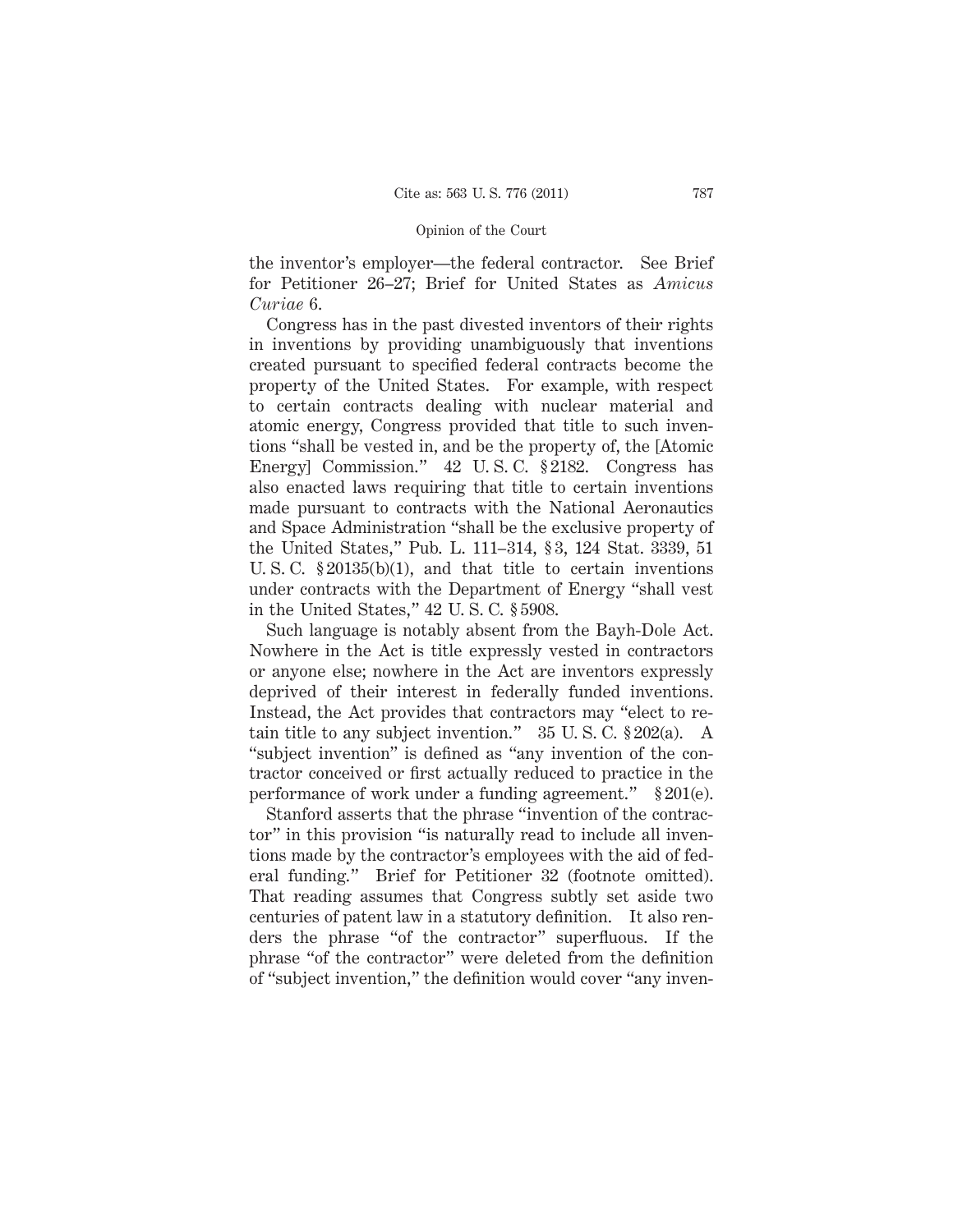tion . . . conceived or first actually reduced to practice in the performance of work under a funding agreement." Reading "of the contractor" to mean "all inventions made by the contractor's employees with the aid of federal funding," as Stanford would, adds nothing that is not already in the definition, since the definition already covers inventions made under the funding agreement. That is contrary to our general "reluctan[ce] to treat statutory terms as surplusage." *Duncan* v. *Walker,* 533 U. S. 167, 174 (2001) (internal quotation marks omitted).

Construing the phrase to refer instead to a particular category of inventions conceived or reduced to practice under a funding agreement—inventions "of the contractor," that is, those owned by or belonging to the contractor—makes the phrase meaningful in the statutory definition. And "invention owned by the contractor" or "invention belonging to the contractor" are natural readings of the phrase "invention of the contractor." As we have explained, "[t]he use of the word 'of' denotes ownership." *Poe* v. *Seaborn,* 282 U. S. 101, 109 (1930); see *Flores-Figueroa* v. *United States,* 556 U. S. 646, 647, 657 (2009) (treating the phrase "identification [papers] of another person" as meaning such items belonging to another person (internal quotation marks omitted)); *Ellis* v. *United States,* 206 U. S. 246, 259 (1907) (interpreting the phrase "works of the United States" to mean "works . . . belonging to the United States" (internal quotation marks omitted)).

That reading follows from a common definition of the word "of." See Webster's Third New International Dictionary 1565 (2002) ("of" can be "used as a function word indicating a possessive relationship"); New Oxford American Dictionary 1180 (2d ed. 2005) (defining "of" as "indicating an association between two entities, typically one of belonging"); Webster's New Twentieth Century Dictionary 1241 (2d ed. 1979) (defining "of" as "belonging to").

Stanford's reading of the phrase "invention of the contractor" to mean "all inventions made by the contractor's em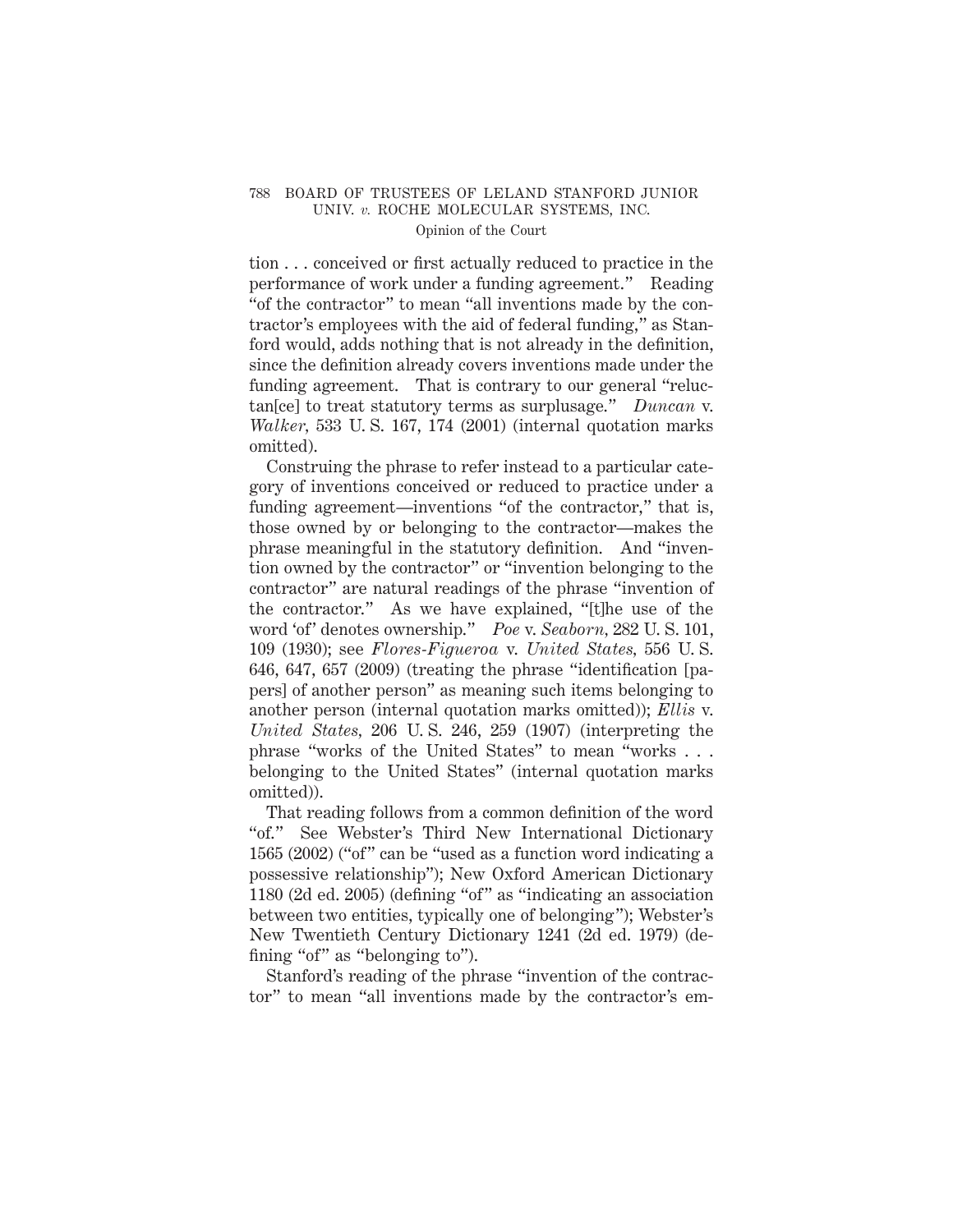ployees" is plausible enough in the abstract; it is often the case that whatever an employee produces in the course of his employment belongs to his employer. No one would claim that an autoworker who builds a car while working in a factory owns that car. But, as noted, patent law has always been different: We have rejected the idea that mere employment is sufficient to vest title to an employee's invention in the employer. Against this background, a contractor's invention—an "invention of the contractor"—does not automatically include inventions made by the contractor's employees.<sup>4</sup>

The Bayh-Dole Act's provision stating that contractors may "elect to *retain* title" confirms that the Act does not *vest* title. 35 U. S. C. § 202(a) (emphasis added). Stanford reaches the opposite conclusion, but only because it reads "retain" to mean "acquire" and "receive." Brief for Petitioner 36 (internal quotation marks omitted). That is certainly not the common meaning of "retain." "[R]etain" means "to hold or continue to hold in possession or use." Webster's Third, *supra,* at 1938; see Webster's New Collegiate Dictionary 980 (1980) ("to keep in possession or use"); American Heritage Dictionary 1109 (1969) ("[t]o keep or hold in one's possession"). You cannot retain something unless you already have it. See *Alaska* v. *United States,* 545 U. S. 75, 104 (2005) (interpreting the phrase " 'the United States shall retain title to all property'" to mean that "[t]he United States . . . retained title to *its* property located within Alas-

<sup>4</sup> The dissent suggests that "we could interpret the Bayh-Dole Act as ordinarily assuming, and thereby ordinarily requiring, an assignment of patent rights by the federally funded employee to the federally funded employer." *Post*, at 801 (opinion of BREYER, J.). That suggestion is based in large part on Executive Order No. 10096, which "governs Federal Government employee-to-employer patent right assignments." *Post,* at 802. Lest there be any doubt, employees of nonfederal entities that have federal funding contracts—like Holodniy—are *not* federal employees. And there is no equivalent Executive Order governing invention rights with respect to federally funded research; that issue is of course addressed by the Bayh-Dole Act.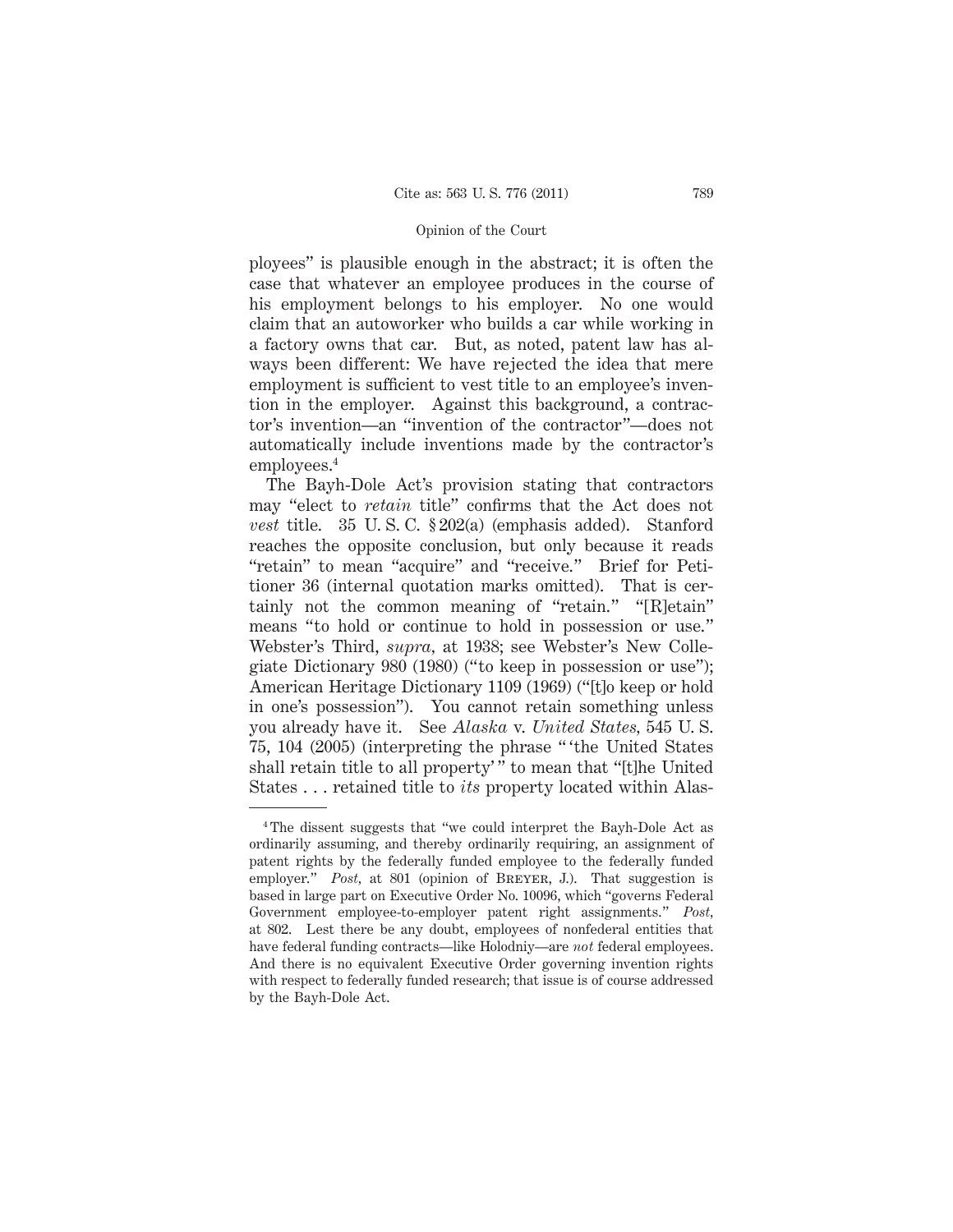ka's borders" (emphasis added)). The Bayh-Dole Act does not confer title to federally funded inventions on contractors or authorize contractors to unilaterally take title to those inventions; it simply assures contractors that they may keep title to whatever it is they already have. Such a provision makes sense in a statute specifying the respective rights and responsibilities of federal contractors and the Government.

The Bayh-Dole Act states that it "take[s] precedence over any other Act which would require a disposition of rights in subject inventions . . . that is inconsistent with" the Act. 35 U. S. C. § 210(a). The United States as *amicus curiae* argues that this provision operates to displace the basic principle, codified in the Patent Act, that an inventor owns the rights to his invention. See Brief for United States 21. But because the Bayh-Dole Act, including § 210(a), applies only to "subject inventions"—"invention[s] of the contractor"—it does not displace an inventor's antecedent title to his invention. Only when an invention belongs to the contractor does the Bayh-Dole Act come into play. The Act's disposition of rights—like much of the rest of the Bayh-Dole Act—serves to clarify the order of priority of rights between the Federal Government and a federal contractor in a federally funded invention that already belongs to the contractor. Nothing more.<sup>5</sup>

The isolated provisions of the Bayh-Dole Act dealing with inventors' rights in subject inventions are consistent with our construction of the Act. Under the Act, a federal agency may "grant requests for retention of rights by the

<sup>&</sup>lt;sup>5</sup> Far from superseding the Patent Act in such a backhanded way, it is clear that  $§210(a)$ 's concern is far narrower. That provision specifies 21 different statutory provisions that the Bayh-Dole Act "take[s] precedence over," the vast majority of which deal with the division of ownership in certain inventions between a contractor and the Government. 35 U. S. C. §§ 210(a)(1)–(21); see, *e. g.,* §§ 210(a)(19)–(20) (the Bayh-Dole Act takes precedence over "section 6(b) of the Solar Photovoltaic Energy Research Development and Demonstration Act" and "section 12 of the Native Latex Commercialization and Economic Development Act").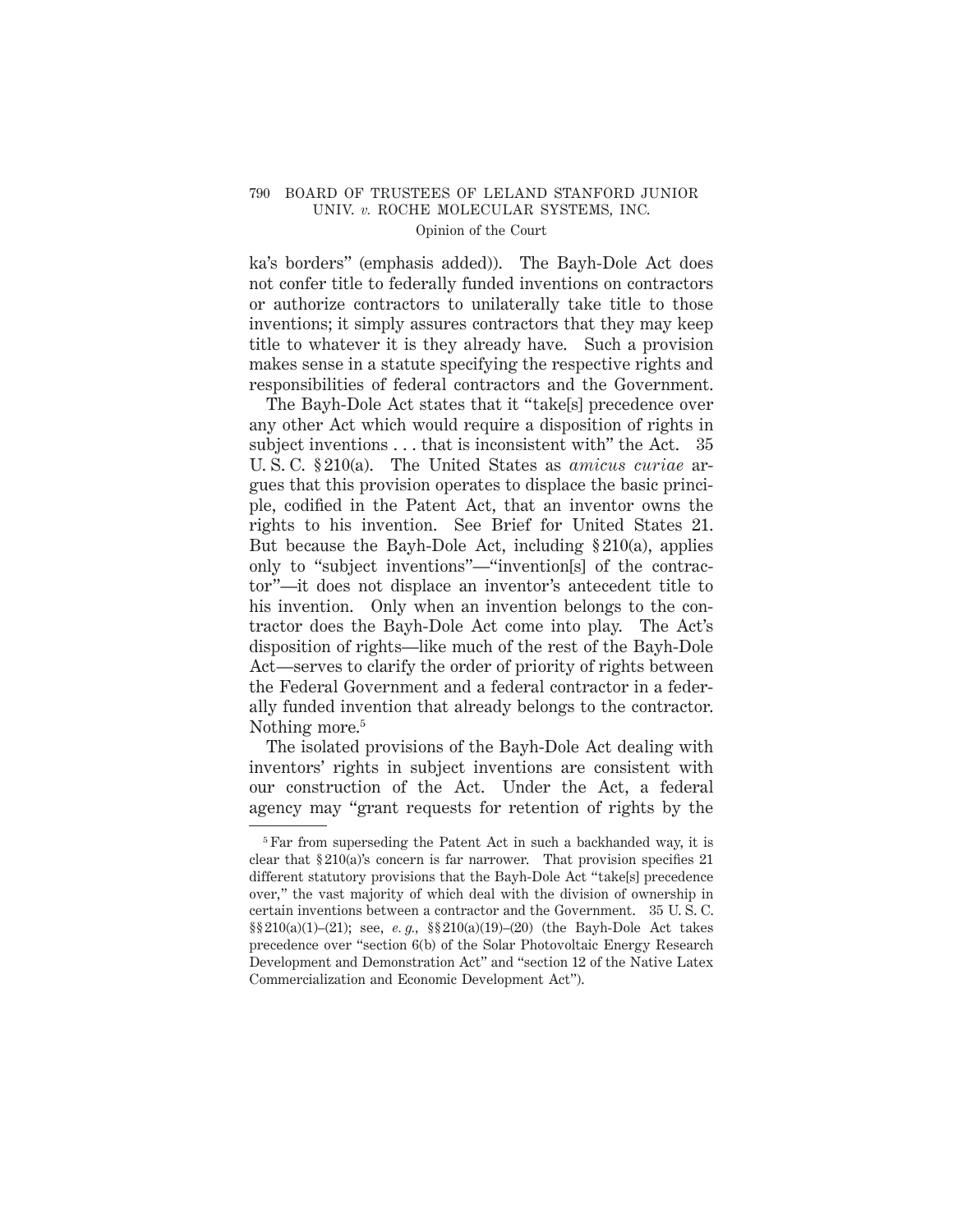inventor" "[i]f a contractor does not elect to retain title to a subject invention." § 202(d). If an employee inventor never had title to his invention because title vested in the contractor by operation of law—as Stanford submits—it would be odd to allow the Government to grant "requests for retention of rights by the inventor." By using the word "retention," § 202(d) assumes that the inventor had rights in the subject invention at some point, undermining the notion that the Act automatically vests title to federally funded inventions in federal contractors.<sup>6</sup>

The limited scope of the Act's procedural protections also bolsters our conclusion. The Bayh-Dole Act expressly confers on contractors the right to challenge a Governmentimposed impediment to retaining title to a subject invention. § 202(b)(3) (2006 ed., Supp. III). As Roche correctly notes, however, "the Act contains not a single procedural protection for third parties that have neither sought nor received federal funds," such as cooperating private research institutions. Brief for Respondents 29. Nor does the Bayh-Dole Act allow inventors employed by federal contractors to contest their employer's claim to a subject invention. The Act, for example, does not expressly permit an interested third party or an inventor to challenge a claim that a particular invention was supported by federal funding. In a world in which there is frequent collaboration between private entities, inventors, and federal contractors, see Brief for Phar-

<sup>6</sup> Stanford contends that it cannot be the case "that the contractor can only 'retain title' to an invention that it already owns, while an inventor may be considered for 'retention' of title only when he has assigned title away." Reply Brief for Petitioner 8. That argument has some force. But there may be situations where an inventor, by the terms of an assignment, has subsidiary rights in an invention to which a contractor has title, as § 202(d) suggests. Compare § 202(d) ("retention of *rights*") with § 202(a) ("retain *title*") (emphasis added). And at the end of the day, it is Stanford's contention that "retain" must be "read as a synonym for 'acquire' or 'receive'" that dooms its argument on this point. Brief for Petitioner 37.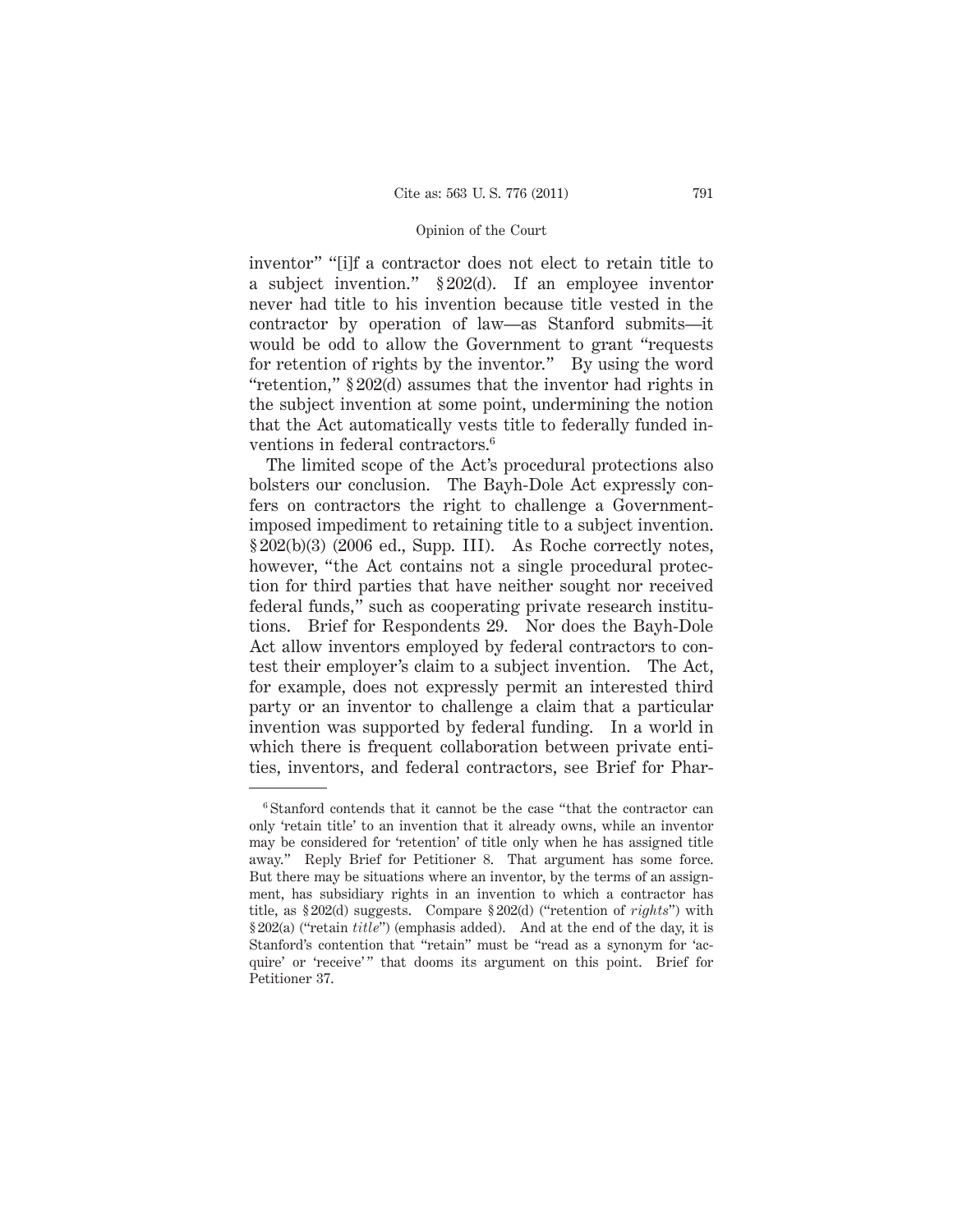maceutical Research and Manufacturers of America as *Amicus Curiae* 22–23, that absence would be deeply troubling. But the lack of procedures protecting inventor and thirdparty rights makes perfect sense if the Act applies only when a federal contractor has already acquired title to an inventor's interest. In that case, there is no need to protect inventor or third-party rights, because the only rights at issue are those of the contractor and the Government.

The Bayh-Dole Act applies to subject inventions "conceived *or* first actually reduced to practice in the performance of work" "funded in whole *or in part* by the Federal Government." 35 U. S. C. §§ 201(e), 201(b) (2006 ed.) (emphasis added). Under Stanford's construction of the Act, title to one of its employee's inventions could vest in the University even if the invention was conceived before the inventor became a University employee, so long as the invention's reduction to practice was supported by federal funding. What is more, Stanford's reading suggests that the school would obtain title to one of its employee's inventions even if only one dollar of federal funding was applied toward the invention's conception or reduction to practice.

It would be noteworthy enough for Congress to supplant one of the fundamental precepts of patent law and deprive inventors of rights in their own inventions. To do so under such unusual terms would be truly surprising. We are confident that if Congress had intended such a sea change in intellectual property rights it would have said so clearly not obliquely through an ambiguous definition of "subject invention" and an idiosyncratic use of the word "retain." Cf. *Whitman* v. *American Trucking Assns., Inc.,* 531 U. S. 457, 468 (2001) ("Congress . . . does not alter the fundamental details of a regulatory scheme in vague terms or ancillary provisions").

Though unnecessary to our conclusion, it is worth noting that our construction of the Bayh-Dole Act is reflected in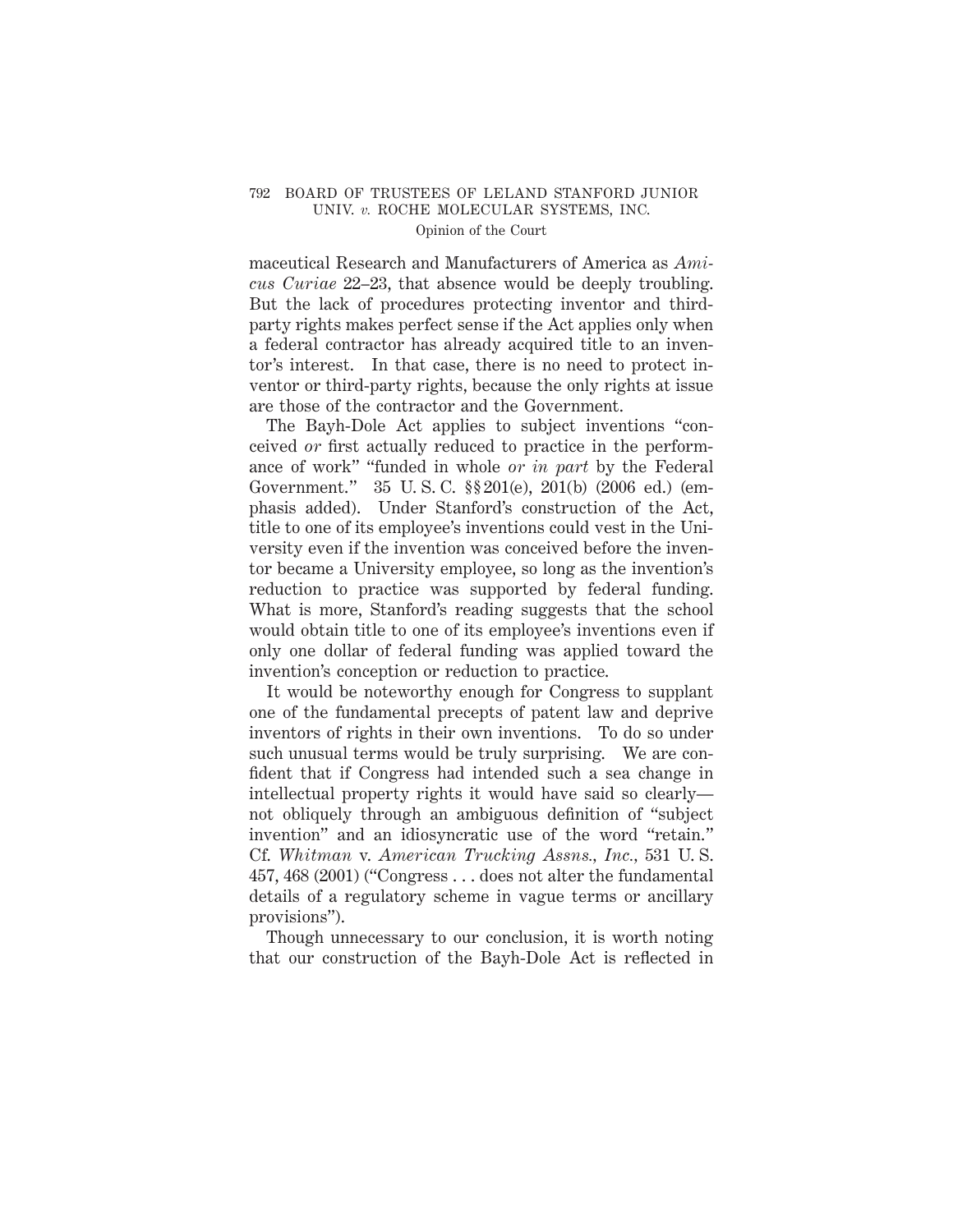the common practice among parties operating under the Act. Contractors generally institute policies to obtain assignments from their employees. See Brief for Respondents 34; Brief for Pharmaceutical Research and Manufacturers of America as *Amicus Curiae* 13–18. Agencies that grant funds to federal contractors typically expect those contractors to obtain assignments. So it is with NIH, the agency that granted the federal funds at issue in this case. In guidance documents made available to contractors, NIH has made clear that "[b]y law, an inventor has initial ownership of an invention" and that contractors should therefore "have in place employee agreements requiring an inventor to 'assign' or give ownership of an invention to the organization upon acceptance of Federal funds." NIH Policies, Procedures, and Forms, A "20–20" View of Invention Reporting to the National Institutes of Health (Sept. 22, 1995). Such guidance would be unnecessary if Stanford's reading of the statute were correct.

Stanford contends that reading the Bayh-Dole Act as not vesting title to federally funded inventions in federal contractors "fundamentally undermin[es]" the Act's framework and severely threatens its continued "successful application." Brief for Petitioner 45. We do not agree. As just noted, universities typically enter into agreements with their employees requiring the assignment to the university of rights in inventions. With an effective assignment, those inventions—if federally funded—become "subject inventions" under the Act, and the statute as a practical matter works pretty much the way Stanford says it should. The only significant difference is that it does so without violence to the basic principle of patent law that inventors own their inventions.

The judgment of the Court of Appeals for the Federal Circuit is affirmed.

*It is so ordered.*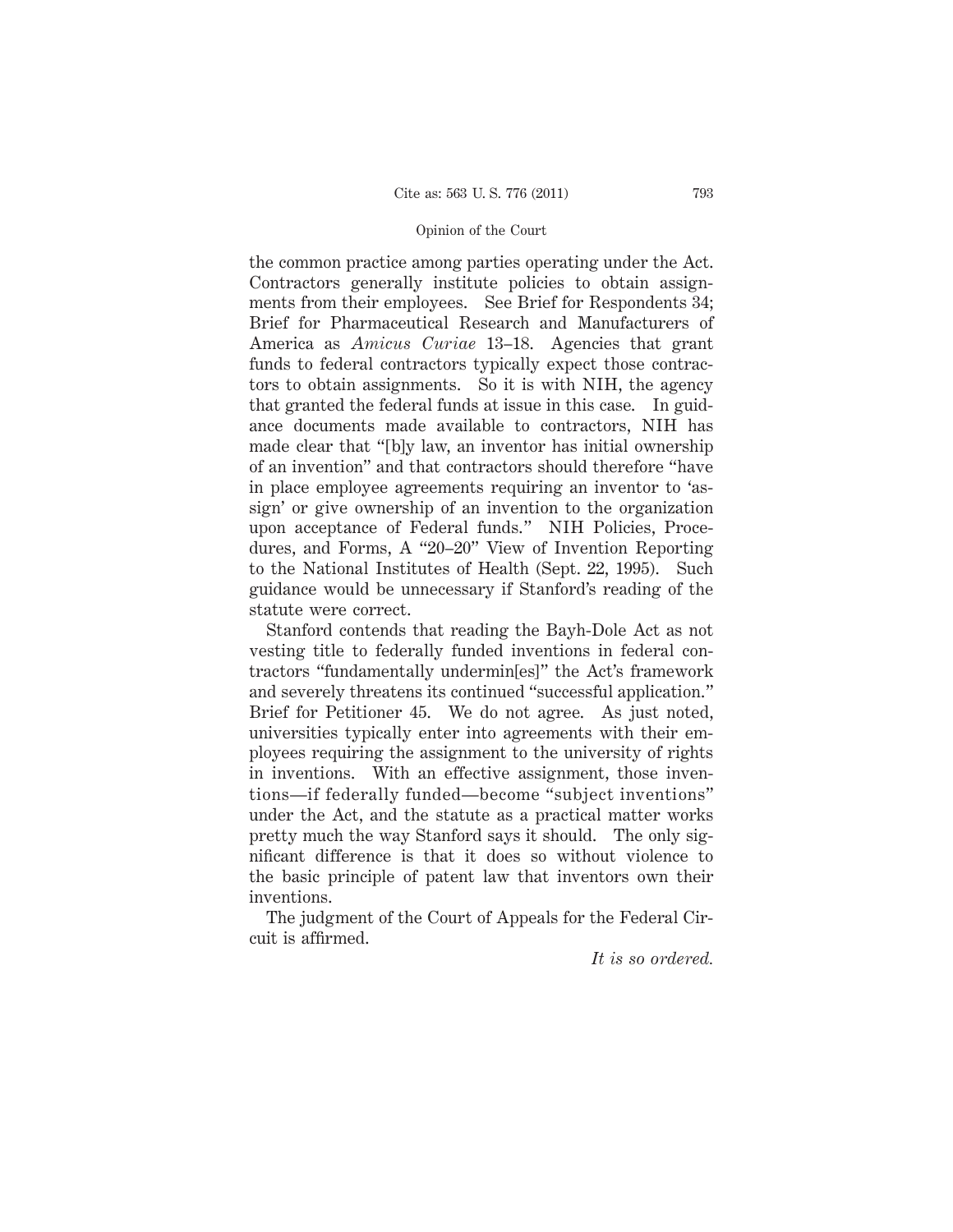## 794 BOARD OF TRUSTEES OF LELAND STANFORD JUNIOR UNIV. *v.* ROCHE MOLECULAR SYSTEMS, INC. Breyer, J., dissenting

## Justice Sotomayor, concurring.

I agree with the Court's resolution of this case and with its reasoning. I write separately to note that I share JUSTICE BREYER's concerns as to the principles adopted by the Court of Appeals for the Federal Circuit in *FilmTec Corp.* v. *Allied-Signal Inc.,* 939 F. 2d 1568 (1991), and the application of those principles to agreements that implicate the Bayh-Dole Act. See *post,* at 799–803 (dissenting opinion). Because Stanford failed to challenge the decision below on these grounds, I agree that the appropriate disposition is to affirm. Like the dissent, however, I understand the majority opinion to permit consideration of these arguments in a future case. See *ante,* at 784, n. 2.

Justice Breyer, with whom Justice Ginsburg joins, dissenting.

The question presented in this case is:

"Whether a federal contractor university's statutory right under the Bayh-Dole Act, 35 U. S. C. §§ 200–212, in inventions arising from federally funded research can be terminated unilaterally by an individual inventor through a separate agreement purporting to assign the inventor's rights to a third party." Brief for Petitioner i.

In my view, the answer to this question is likely no. But because that answer turns on matters that have not been fully briefed (and are not resolved by the opinion of the Court), I would return this case to the Federal Circuit for further argument.

The Bayh-Dole Act creates a three-tier system for patent rights ownership applicable to federally funded research conducted by nonprofit organizations, such as universities, and small businesses. It sets forth conditions that mean (1) the funded firm; (2) failing that, the United States Government;

I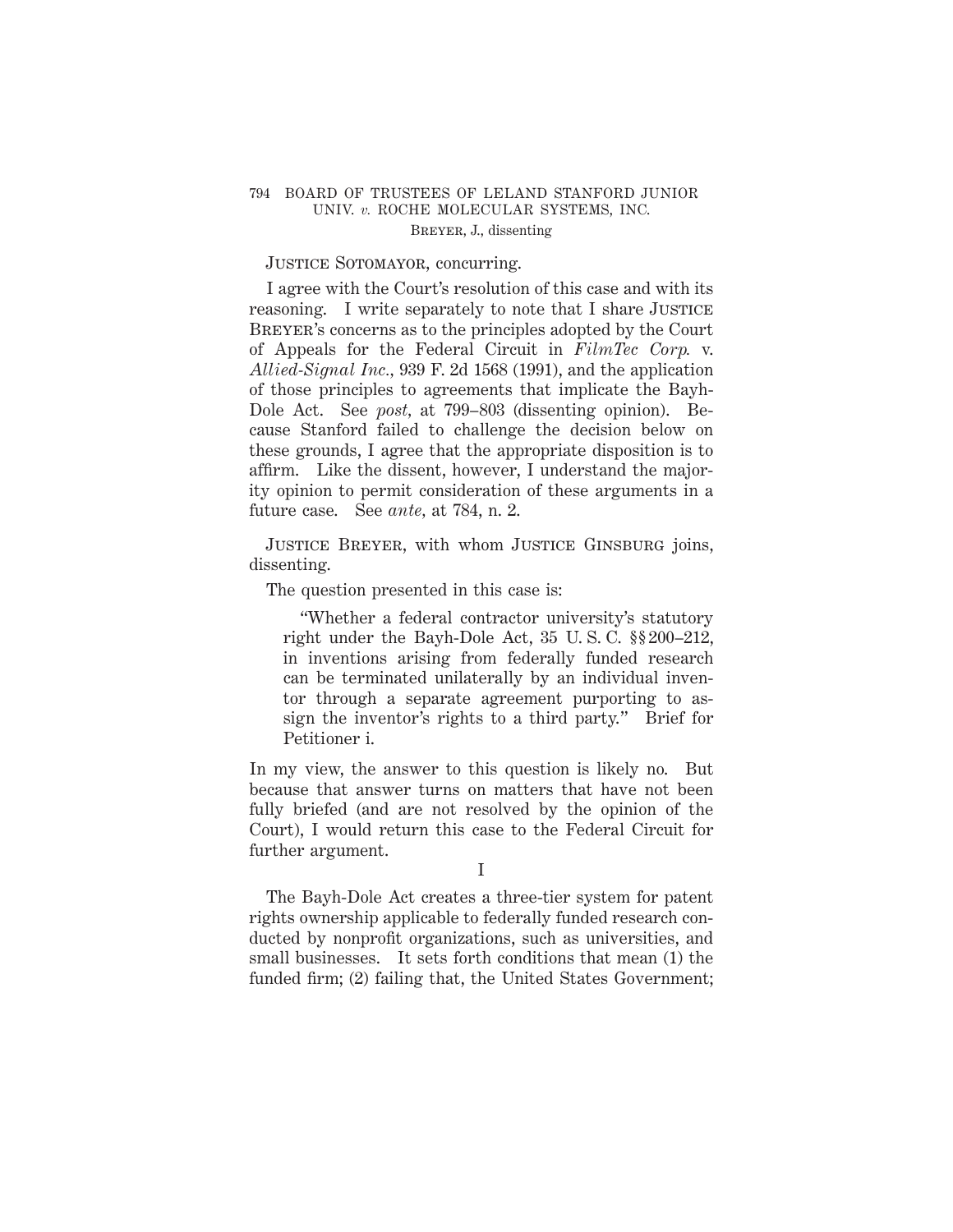#### Breyer, J., dissenting

and (3) failing that, the employee who made the invention, will likely obtain (or retain) any resulting patent rights (normally in that just-listed order). 35 U. S. C. §§ 202–203. The statute applies to "subject invention[s]" defined as "any *invention of the contractor* conceived or first actually reduced to practice in the performance of work under a funding agreement." § 201(e) (emphasis added). Since the "contractor" (*e. g.,* a university or small business) is unlikely to "conceiv[e]" of an idea or "reduc[e]" it "to practice" *other than* through its employees, the term "invention of the contractor" must refer to the work and ideas of those employees. We all agree that the term covers those employee inventions that the employee properly assigns to the contractor, *i. e.,* his or her employer. But does the term "subject invention" also include inventions that the employee fails to assign properly?

#### II

Congress enacted this statute against a background norm that often, but not always, denies individual inventors patent rights growing out of research for which the public has already paid. This legal norm reflects the fact that patents themselves have both benefits and costs. Patents, for example, help to elicit useful inventions and research and to ensure public disclosure of technological advances. See, *e. g., Mazer* v. *Stein,* 347 U. S. 201, 219 (1954); *Bilski* v. *Kappos,* 561 U. S. 593, 601 (2010); *id.,* at 622 (Stevens, J., concurring in judgment). But patents sometimes mean unnecessarily high prices or restricted dissemination; and they sometimes discourage further innovation and competition by requiring costly searches for earlier, related patents or by tying up ideas, which, were they free, would more effectively spur research and development. See, *e. g., Laboratory Corp. of America Holdings* v. *Metabolite Laboratories, Inc.,* 548 U. S. 124, 128 (2006) (Breyer, J., dissenting from dismissal of certiorari as improvidently granted); Heller & Eisenberg,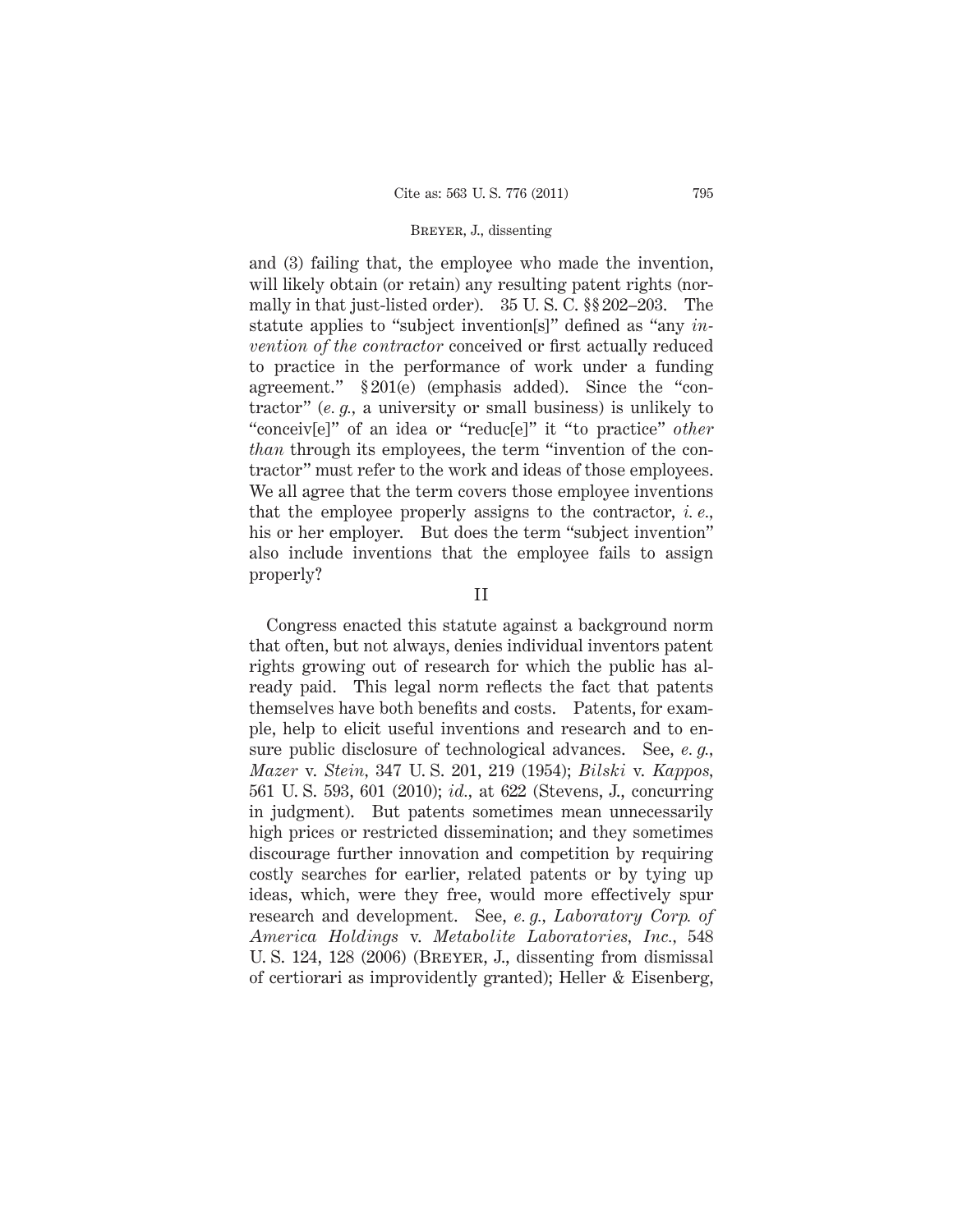## 796 BOARD OF TRUSTEES OF LELAND STANFORD JUNIOR UNIV. *v.* ROCHE MOLECULAR SYSTEMS, INC. Breyer, J., dissenting

Can Patents Deter Innovation? The Anticommons in Biomedical Research, 280 Science 698 (1998).

Thus, Thomas Jefferson wrote of "the difficulty of drawing a line between the things which are worth to the public the embarrassment of an exclusive patent, and those which are not." Letter to Isaac McPherson (Aug. 13, 1813), in 6 Writings of Thomas Jefferson 181 (H. Washington ed. 1854). And James Madison favored the patent monopoly because it amounted to "compensation for" a community "benefit." Monopolies. Perpetuities. Corporations. Ecclesiastical Endowments., in J. Madison, Writings 756 (J. Rakove ed. 1999).

The importance of ensuring this community "benefit" is reflected in legal rules that may deny or limit the award of patent rights where the public has already paid to produce an invention, lest the public bear the potential costs of patent protection where there is no offsetting need for such protection to elicit that invention. Why should the public have to pay twice for the same invention?

Legal rules of this kind include an Executive Order that ordinarily gives to the Government "the entire right, title and interest" to inventions made by Government employees who "conduct or perform research, development work, or both." 37 CFR § 501.6 (2010) (codifying, as amended, Exec. Order No. 10096, 3 CFR 292 (1949–1953 Comp.)). See also *Heinemann* v. *United States,* 796 F. 2d 451, 455–456 (CA Fed. 1986) (holding Executive Order constitutional and finding "no 'taking' because the invention was not the property of Heinemann"). They also include statutes, which, in specific research areas, give the Government title to inventions made pursuant to Government contracts. See Atomic Energy Act of 1954, § 152, 68 Stat. 944 (codified as amended at 42 U. S. C. § 2182); National Aeronautics and Space Act of 1958, § 305, 72 Stat. 435 (codified at 42 U. S. C. § 2457), repealed by § 6, 124 Stat. 3444; Federal Nonnuclear Energy Research and Development Act of 1974, § 9, 88 Stat. 1887 (codified as amended at 42 U. S. C. § 5908(a)). And they have included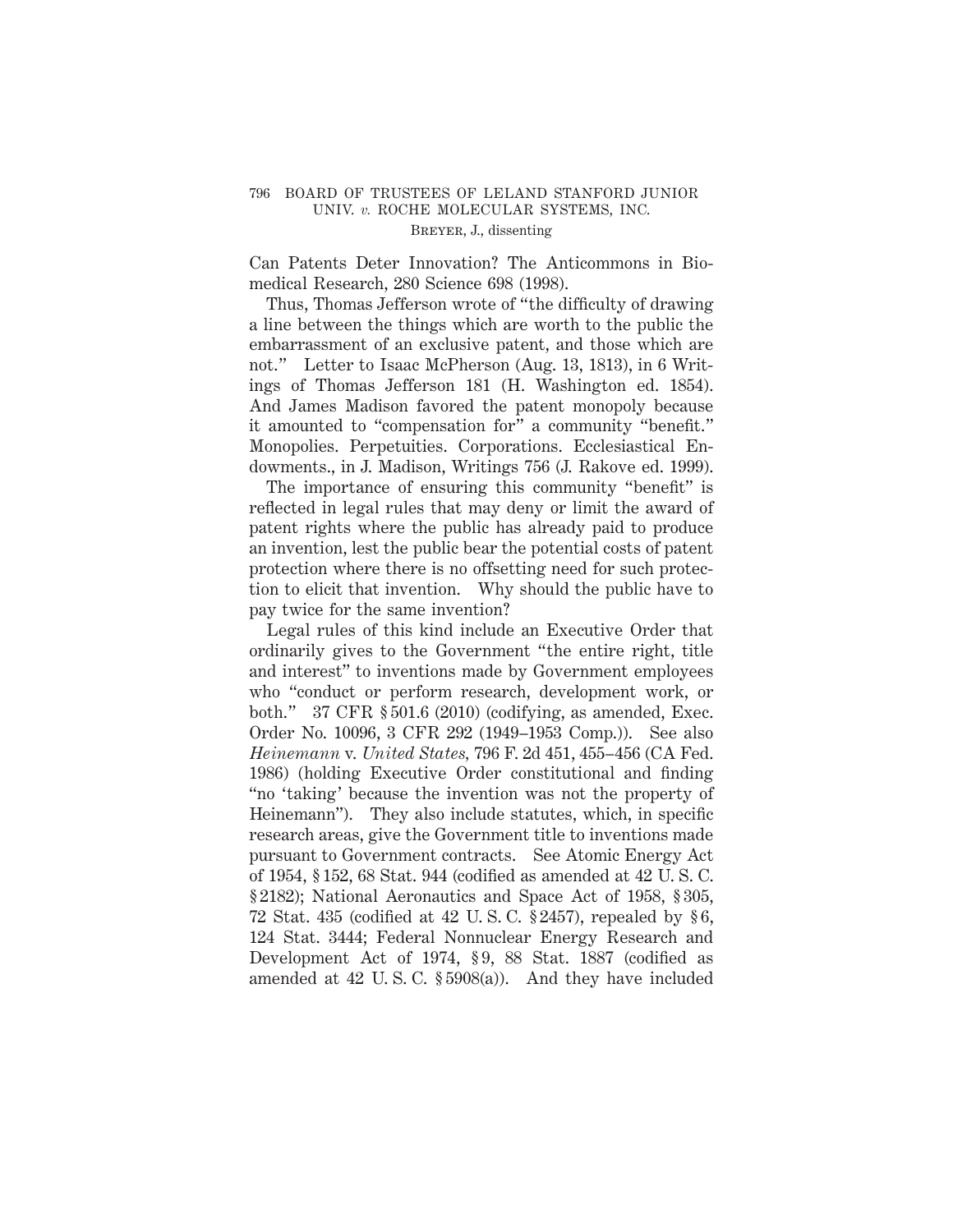#### Breyer, J., dissenting

Government regulations, established prior to the Bayh-Dole Act's enactment, that work in roughly similar ways. See, *e. g.,* 45 CFR § 650.4(b) (1977) (National Science Foundation regulations providing that Foundation would "determine the disposition of the invention [made under the grant] and title to and rights under any patent application"); §§ 8.1(a), 8.2(d) (Department of Health, Education, and Welfare regulations providing that inventions made under Department grants "shall be subject to determination" by the agency and that the Department may "require that all domestic rights in the invention shall be assigned to the United States").

These legal rules provide the basic background against which Congress passed the Bayh-Dole Act. And the Act's provisions reflect a related effort to ensure that rights to inventions arising out of research for which the public has paid are distributed and used in ways that further specific important public interests. I agree with the majority that the Act does not simply take the individual inventors' rights and grant them to the Government. Rather, it assumes that the federal funds' recipient, say, a university or small business, will possess those rights. The Act leaves those rights in the hands of that recipient, not because it seeks to make the public pay twice for the same invention, but for a special public policy reason. In doing so, it seeks to encourage those institutions *to commercialize* inventions that otherwise might not realize their potentially beneficial public use. 35 U. S. C. § 200. The Act helps ensure that commercialization (while "promot[ing] free competition" and "protect[ing] the public," *ibid.*) by imposing a set of conditions upon the federal funds recipient, by providing that sometimes the Government will take direct control of the patent rights, and by adding that on occasion the Government will permit the individual inventor to retain those rights. §§ 202–203.

Given this basic statutory objective, I cannot so easily accept the majority's conclusion—that the individual inventor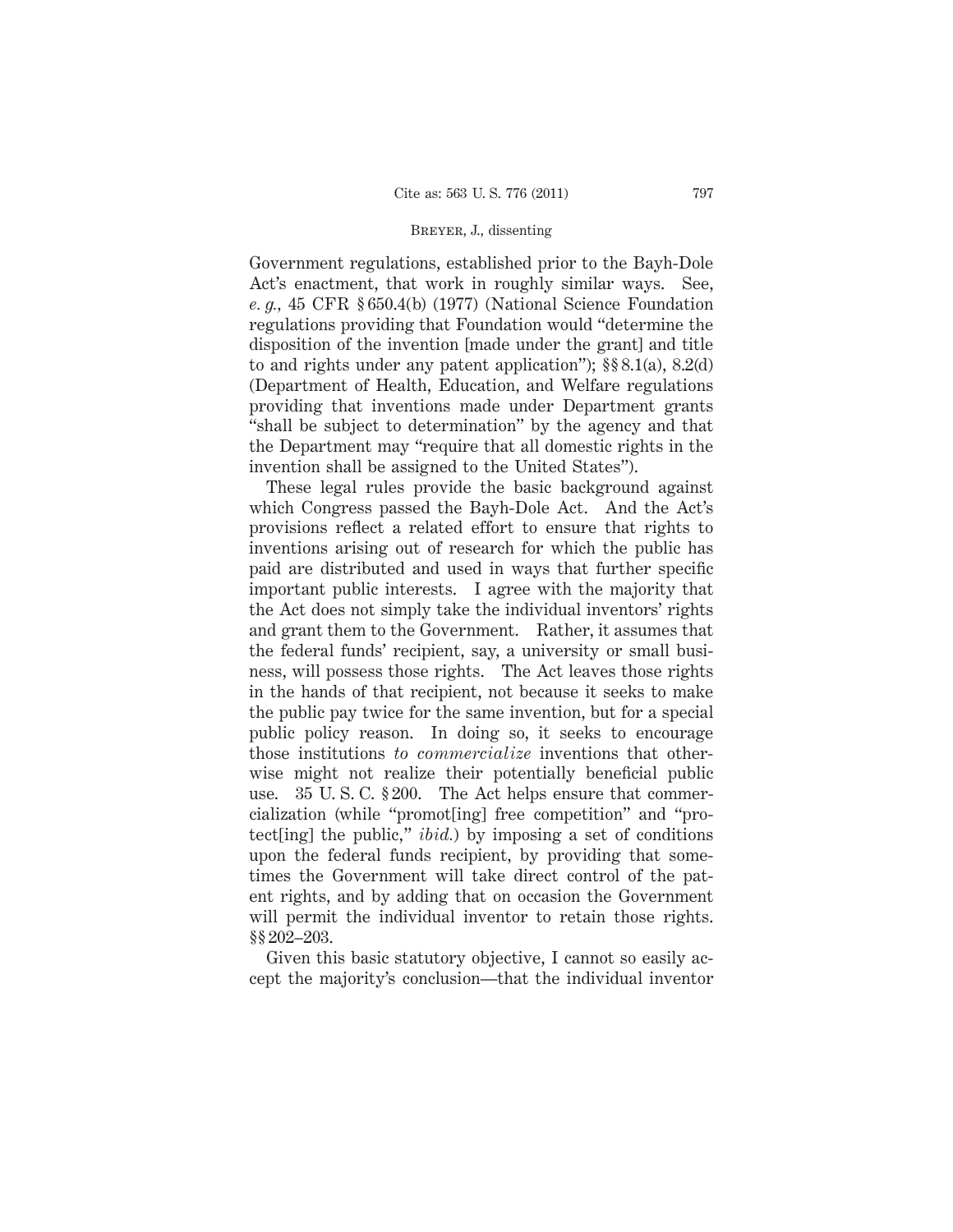## 798 BOARD OF TRUSTEES OF LELAND STANFORD JUNIOR UNIV. *v.* ROCHE MOLECULAR SYSTEMS, INC. Breyer, J., dissenting

can lawfully assign an invention (produced by public funds) to a third party, thereby taking that invention out from under the Bayh-Dole Act's restrictions, conditions, and allocation rules. That conclusion, in my view, is inconsistent with the Act's basic purposes. It may significantly undercut the Act's ability to achieve its objectives. It allows individual inventors, for whose invention the public has paid, to avoid the Act's corresponding restrictions and conditions. And it makes the commercialization and marketing of such an invention more difficult: A potential purchaser of rights from the contractor, say, a university, will not know if the university itself possesses the patent right in question or whether, as here, the individual, inadvertently or deliberately, has previously assigned the title to a third party.

Moreover, I do not agree that the language to which the majority points—the words "invention of the contractor" and "retain"—requires its result. As the majority concedes, Stanford's alternative reading of the phrase " 'invention of the contractor' " is "plausible enough in the abstract." *Ante,* at 788–789. Nor do I agree that the Act's lack of an explicit provision for "an interested third party" to claim that an invention was not the result of federal funding "bolsters" the majority's interpretation. *Ante,* at 791. In any event, universities and businesses have worked out ways to protect the various participants to research. See Brief for Association of American Universities et al. as *Amici Curiae* 22–24 (hereinafter AAU Brief); App. 118–124 (Materials Transfer Agreement between Cetus and Stanford University).

Ultimately, the majority rejects Stanford's reading (and the Government's reading) of the Act because it believes that it is inconsistent with certain background norms of patent law, norms that ordinarily provide an individual inventor with full patent rights. *Ante,* at 789. But in my view, the competing norms governing rights in inventions for which the public has already paid, along with the Bayh-Dole Act's objectives, suggest a different result.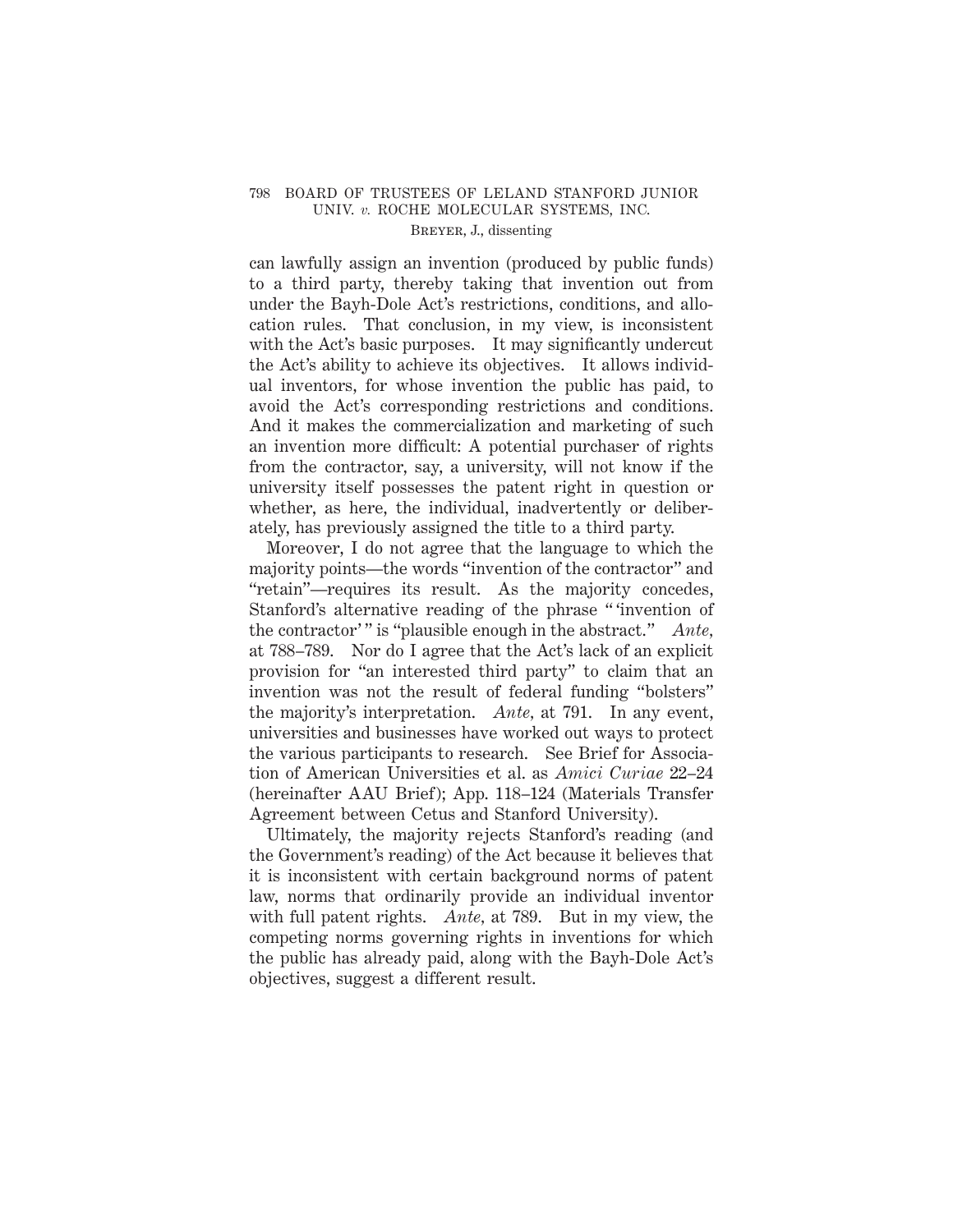#### Breyer, J., dissenting

### III

There are two different legal routes to what I consider an interpretation more consistent with the statute's objectives. First, we could set aside the Federal Circuit's interpretation of the licensing agreements and its related licensing doctrine. That doctrine governs interpretation of licensing agreements made *before* an invention is conceived or reduced to practice. Here, there are two such agreements. In the earlier agreement—that between Dr. Holodniy and Stanford University—Dr. Holodniy said, "I *agree to assign* . . . to Stanford . . . that right, title and interest in and to . . . such inventions as required by Contracts or Grants." App. to Pet. for Cert. 119a (emphasis added). In the later agreement—that between Dr. Holodniy and the private research firm Cetus—Dr. Holodniy said, "I will assign and *do hereby assign* to Cetus, my right, title, and interest in" here relevant "ideas" and "inventions." *Id.,* at 123a (emphasis added; capitalization omitted).

The Federal Circuit held that the earlier Stanford agreement's use of the words "agree to assign," when compared with the later Cetus agreement's use of the words "do hereby assign," made all the difference. It concluded that, once the invention came into existence, the latter words meant that the Cetus agreement trumped the earlier, Stanford agreement. 583 F. 3d 832, 841–842 (2009). That, in the Circuit's view, is because the latter words operated upon the invention automatically, while the former did not. Quoting its 1991 opinion in *FilmTec Corp.* v. *Allied-Signal Inc.,* 939 F. 2d 1568, 1572, the Circuit declared that " '[o]nce the invention is made and [the] application for [a] patent is filed, . . . legal title to the rights accruing thereunder would be in the assignee [*i. e.,* Cetus] . . . , and the assignor-inventor would have nothing remaining to assign.'" 583 F. 3d, at 842.

Given what seem only slight linguistic differences in the contractual language, this reasoning seems to make too much of too little. Dr. Holodniy executed his agreement with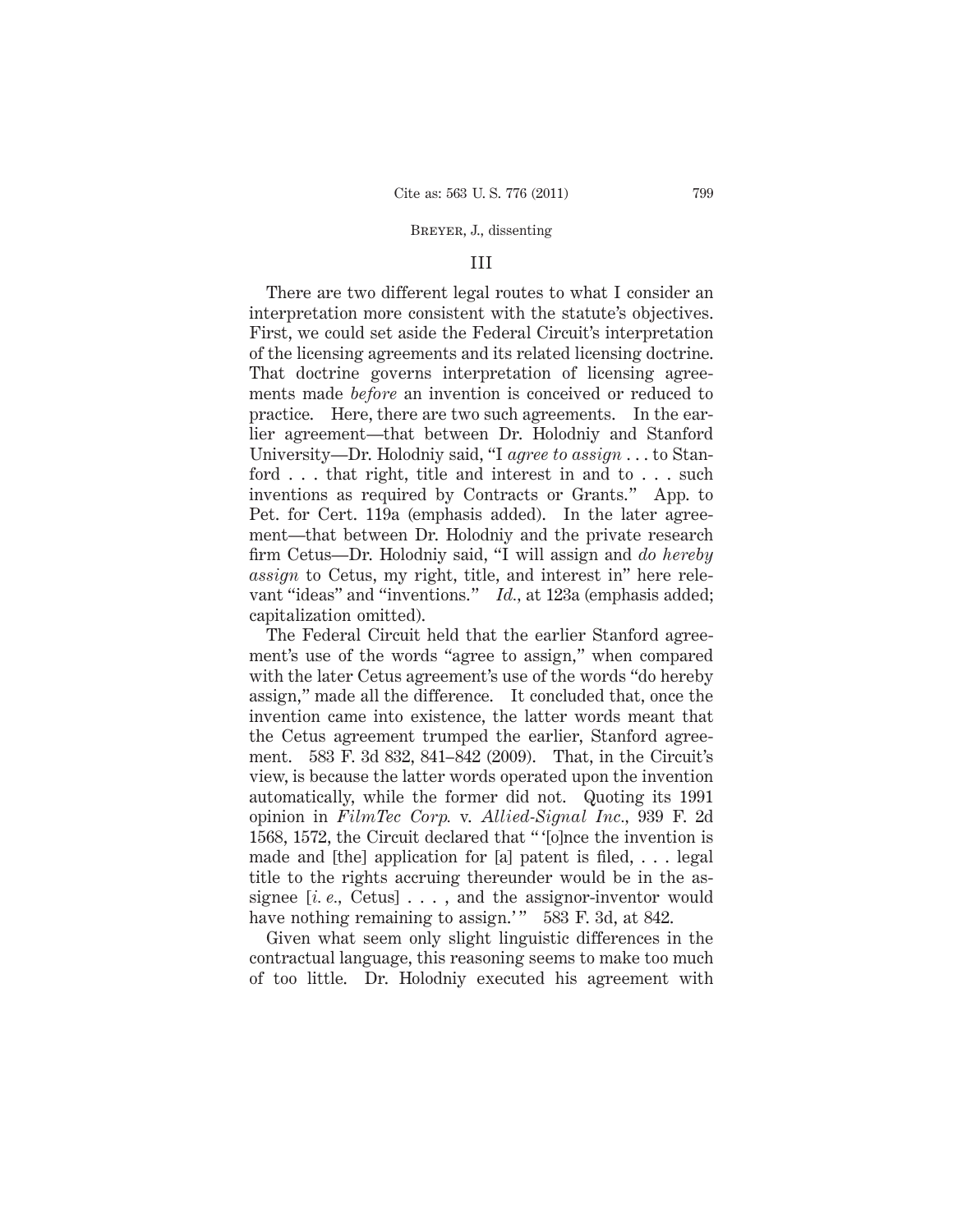## 800 BOARD OF TRUSTEES OF LELAND STANFORD JUNIOR UNIV. *v.* ROCHE MOLECULAR SYSTEMS, INC. Breyer, J., dissenting

Stanford in 1988. At that time, patent law appears to have long specified that a present assignment of future inventions (as in both contracts here) conveyed equitable, but not legal, title. See, *e. g.,* G. Curtis, A Treatise on the Law of Patents for Useful Inventions § 170, p. 155 (3d ed. 1867) ("A contract to convey a future invention . . . cannot alone authorize a patent to be taken by the party in whose favor such contract was intended to operate"); Comment, Contract Rights as Commercial Security: Present and Future Intangibles, 67 Yale L. J. 847, 854, n. 27 (1958) ("The rule generally applicable grants equitable enforcement to an assignment of an expectancy but demands a further act, either reduction to possession or further assignment of the right when it comes into existence").

Under this rule, both the initial Stanford and later Cetus agreements would have given rise only to equitable interests in Dr. Holodniy's invention. And as between these two claims in equity, the facts that Stanford's contract came first and that Stanford subsequently obtained a postinvention assignment as well should have meant that Stanford, not Cetus, would receive the rights its contract conveyed.

In 1991, however, the Federal Circuit, in *FilmTec,* adopted the new rule quoted above—a rule that distinguishes between these equitable claims and, in effect, says that Cetus must win. The Federal Circuit provided no explanation for what seems a significant change in the law. See 939 F. 2d, at 1572. Nor did it give any explanation for that change in its opinion in this case. See 583 F. 3d, at 841–842. The Federal Circuit's *FilmTec* rule undercuts the objectives of the Bayh-Dole Act. While the cognoscenti may be able to meet the *FilmTec* rule in future contracts simply by copying the precise words blessed by the Federal Circuit, the rule nonetheless remains a technical drafting trap for the unwary. See AAU Brief 35–36. But cf. *ante,* at 793 (assuming ease of obtaining effective assignments). It is unclear to me why,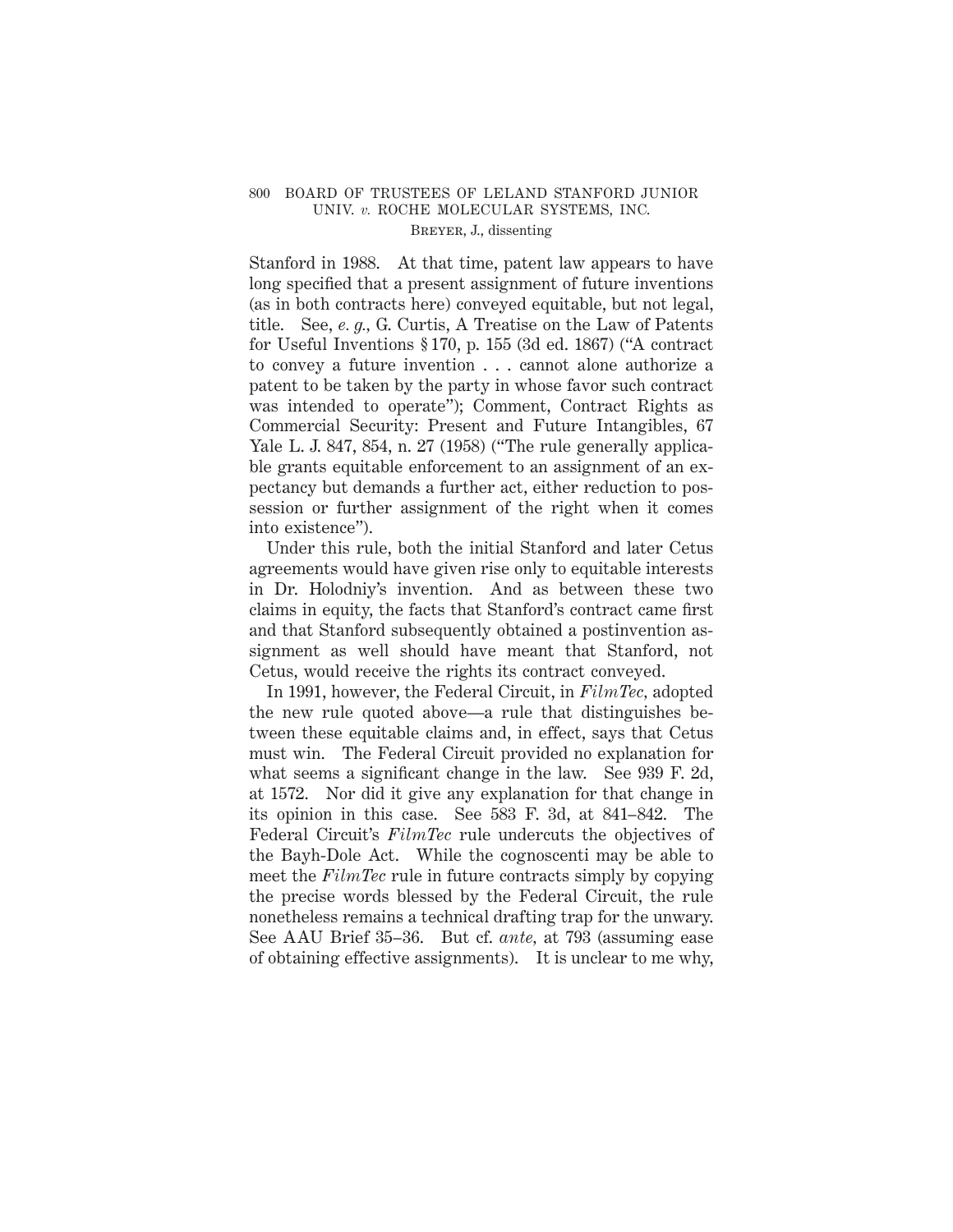#### Breyer, J., dissenting

where the Bayh-Dole Act is at issue, we should prefer the Federal Circuit's *FilmTec* rule to the rule, of apparently much longer vintage, that would treat both agreements in this case as creating merely equitable rights.

At the same time, the Federal Circuit's reasoning brings about an interpretation contrary to the intention of the parties to the earlier, Stanford, contract. See App. to Pet. for Cert. 120a (provision in Stanford contract promising that Dr. Holodniy "will not enter into any agreement creating copyright or patent obligations in conflict with this agreement"). And it runs counter to what may well have been the drafters' reasonable expectations of how courts would interpret the relevant language.

Second, we could interpret the Bayh-Dole Act as ordinarily assuming, and thereby ordinarily requiring, an assignment of patent rights by the federally funded employee to the federally funded employer. I concede that this interpretation would treat federally funded employees of contractors (subject to the Act) differently than the law ordinarily treats private sector employees. The Court long ago described the latter, private sector principles. In *United States* v. *Dubilier Condenser Corp.,* 289 U. S. 178 (1933), the Court explained that a "patent is property and title to it can pass only by assignment." *Id.,* at 187. It then described two categories of private sector employee-to-employer assignments as follows: First, a person who is

"employed to make an invention, who succeeds, during his term of service, in accomplishing that task, is bound to assign to his employer any patent obtained." *Ibid.*

But, second,

"if the employment be general, albeit it cover a field of labor and effort in the performance of which the employee conceived the invention for which he obtained a patent, the contract is not so broadly construed as to require an assignment of the patent." *Ibid.*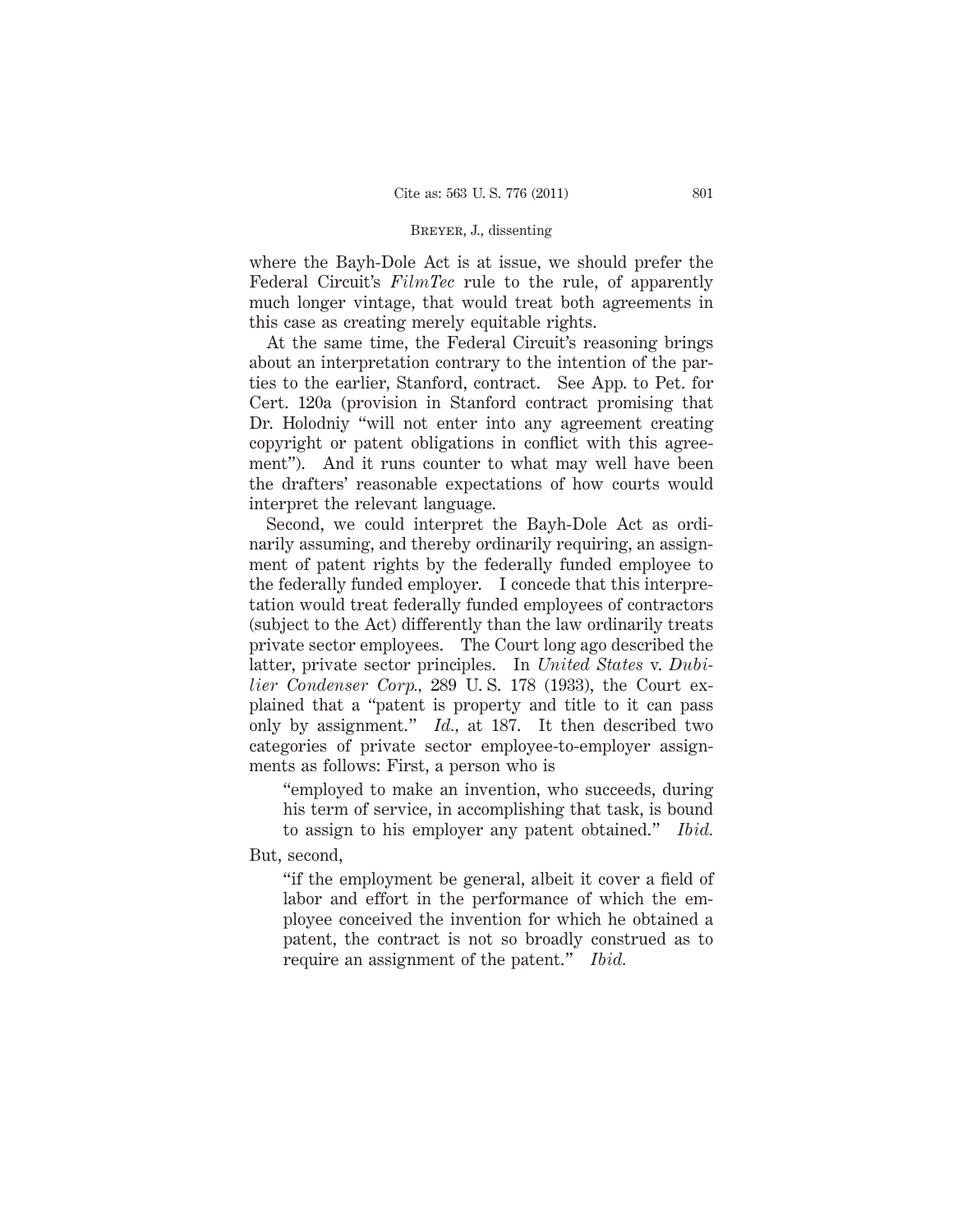## 802 BOARD OF TRUSTEES OF LELAND STANFORD JUNIOR UNIV. *v.* ROCHE MOLECULAR SYSTEMS, INC. Breyer, J., dissenting

The Court added that, because of "the peculiar nature of the act of invention," courts are "reluctan[t] . . . to imply or infer an agreement by the employee to assign his patent." *Id.,* at 188. And it applied these same principles governing assignment to inventions made by employees of the United States. *Id.,* at 189–190.

Subsequently, however, the President promulgated Executive Order No. 10096. Courts have since found that this Executive Order, not *Dubilier,* governs Federal Government employee-to-employer patent right assignments. See, *e. g., Kaplan* v. *Corcoran,* 545 F. 2d 1073, 1076–1077 (CA7 1976); *Heinemann,* 796 F. 2d, at 455–456; *Wright* v. *United States,* 164 F. 3d 267, 269 (CA5 1999) *(per curiam); Halas* v. *United States,* 28 Fed. Cl. 354, 364 (1993). The Bayh-Dole Act seeks objectives roughly analogous to the objectives of the Executive Order. At least one agency has promulgated regulations that require Bayh-Dole contractors to insist upon similar assignments. See NIH Policies, Procedures, and Forms, A "20–20" View of Invention Reporting to the National Institutes of Health (Sept. 22, 1995) (available in the Clerk of Court's case file) (requiring a Government contractor, such as Stanford University, to "have in place employee agreements requiring an inventor to 'assign' or give ownership of an invention to the organization upon acceptance of Federal funds," as the Bayh-Dole Act "require[s]"). And an *amicus* brief, filed by major associations of universities, scientists, medical researchers, and others, argues that we should interpret the rules governing assignments of the employees at issue here (and consequently the Act's reference to "invention[s] of the contractor") in a similar way. AAU Brief 5–14.

The District Court in this case adopted roughly this approach. 487 F. Supp. 2d 1099, 1118 (ND Cal. 2007) ("[A]lthough title still vests in the named inventor, the inventor remains under a legal obligation to assign his interest either to the government or the nonprofit contractor unless the in